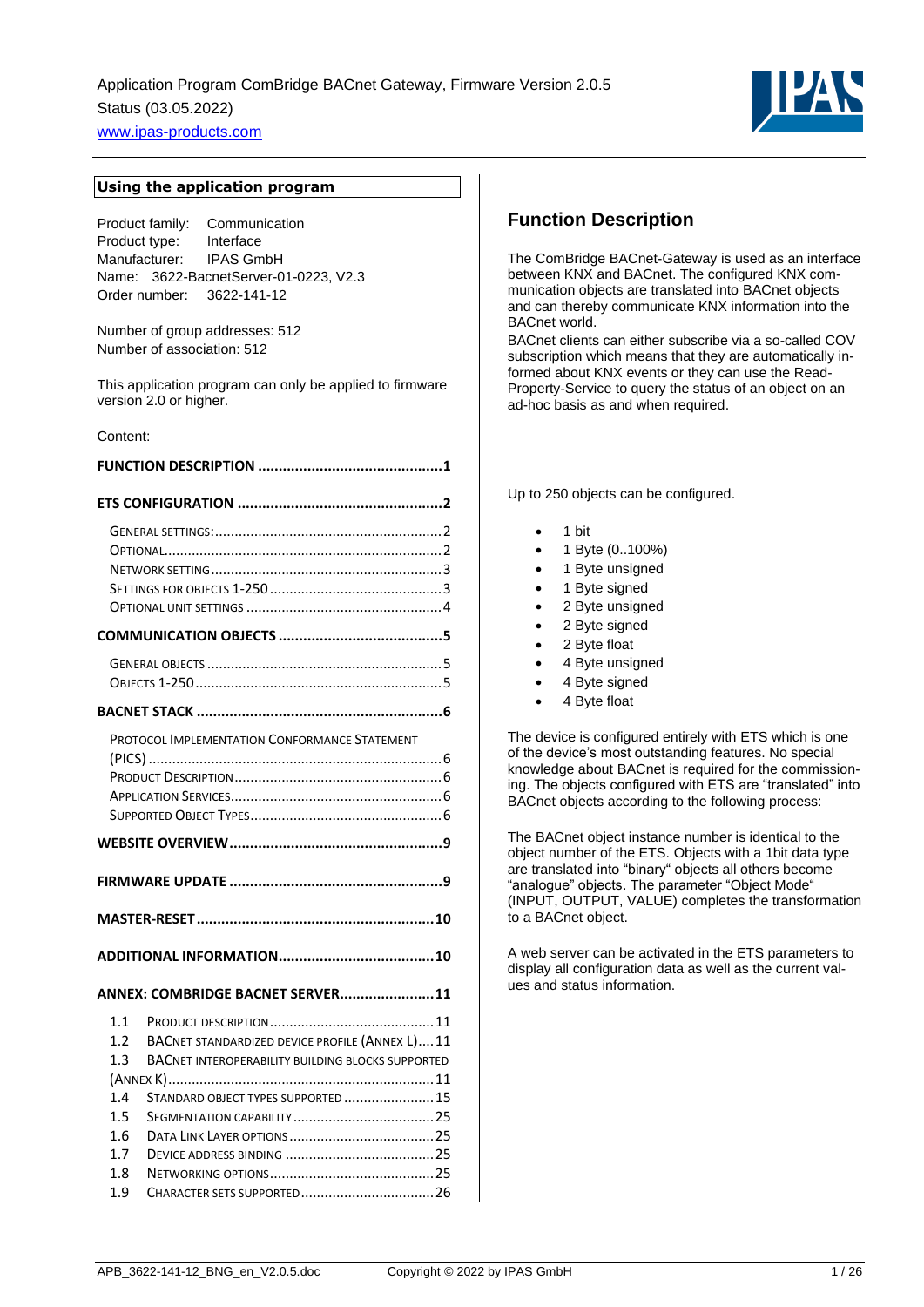

### **ETS configuration overview**

## <span id="page-1-0"></span>**ETS configuration**

The ETS configuration is used to set principal device features.

## <span id="page-1-1"></span>**General settings:**

| Parameter                                                                                                                | Settings                                                          |                 |  |
|--------------------------------------------------------------------------------------------------------------------------|-------------------------------------------------------------------|-----------------|--|
| Device name<br>(max. 30 char)                                                                                            |                                                                   | ComBridge_BAC   |  |
| Use this parameter to name the device.                                                                                   |                                                                   |                 |  |
| Method of IP ad-                                                                                                         | <b>Manual entry</b>                                               |                 |  |
| dress assignment                                                                                                         |                                                                   | Via DHCP server |  |
| ically via DHCP.                                                                                                         | The IP address can either be entered manually or defined automat- |                 |  |
| Query is started                                                                                                         |                                                                   | 10 seconds      |  |
| following a bus<br>reset in                                                                                              |                                                                   | 20 seconds      |  |
|                                                                                                                          |                                                                   | 30 seconds      |  |
|                                                                                                                          | 1 minute                                                          |                 |  |
|                                                                                                                          |                                                                   | 2 minutes       |  |
|                                                                                                                          |                                                                   | 3 minutes       |  |
|                                                                                                                          |                                                                   | 4 minutes       |  |
|                                                                                                                          |                                                                   | 5 minutes       |  |
| Use this parameter to set the time after which you want to query<br>status objects (read request) following a bus reset. |                                                                   |                 |  |
| Time delay between<br>$100 \text{ ms}$                                                                                   |                                                                   |                 |  |
| queries                                                                                                                  |                                                                   | 200 ms          |  |
|                                                                                                                          |                                                                   | 500 ms          |  |
|                                                                                                                          |                                                                   | 1 second        |  |
|                                                                                                                          |                                                                   | 2 seconds       |  |
| Use this parameter to set the time delay between the single read<br>requests.                                            |                                                                   |                 |  |
| Device ID                                                                                                                |                                                                   |                 |  |
| This parameter defines the unique device ID. The ID is an integer<br>value. Value range (0  4194302).                    |                                                                   |                 |  |
| <b>BACnet Communica-</b><br>47808 (0xBAC0)<br>tions port                                                                 |                                                                   |                 |  |
| Use this parameter to change the port number of the BACnet serv-<br>er.                                                  |                                                                   |                 |  |
| The pre-set port is 47808.                                                                                               |                                                                   |                 |  |
| DCC password                                                                                                             |                                                                   | 12345           |  |

| This parameter defines the password to control the device on the<br>BACnet side (up to 8 characters).<br>By using the BACnet Service DeviceCommunicationControl the<br>device can be temporarily "muted" for diagnostic purposes. This<br>means all BACnet services apart from DCC are de-activated in or-<br>der to re-set the device to its normal status. |                                                                  |  |
|--------------------------------------------------------------------------------------------------------------------------------------------------------------------------------------------------------------------------------------------------------------------------------------------------------------------------------------------------------------|------------------------------------------------------------------|--|
| <b>BACnet Timeout</b>                                                                                                                                                                                                                                                                                                                                        | 100 ms                                                           |  |
|                                                                                                                                                                                                                                                                                                                                                              | 200 ms                                                           |  |
|                                                                                                                                                                                                                                                                                                                                                              | 300 ms                                                           |  |
|                                                                                                                                                                                                                                                                                                                                                              | 400 ms                                                           |  |
|                                                                                                                                                                                                                                                                                                                                                              | 500 ms                                                           |  |
|                                                                                                                                                                                                                                                                                                                                                              | 600 ms                                                           |  |
|                                                                                                                                                                                                                                                                                                                                                              | 700 ms                                                           |  |
|                                                                                                                                                                                                                                                                                                                                                              | 800 ms                                                           |  |
|                                                                                                                                                                                                                                                                                                                                                              | 900 ms                                                           |  |
|                                                                                                                                                                                                                                                                                                                                                              | 1 s                                                              |  |
| edgement.                                                                                                                                                                                                                                                                                                                                                    | Use this parameter to set the length of time-out for an acknowl- |  |
| <b>BACnet telegram</b>                                                                                                                                                                                                                                                                                                                                       | 1 retry                                                          |  |
| Repeat                                                                                                                                                                                                                                                                                                                                                       | 2 retries                                                        |  |
|                                                                                                                                                                                                                                                                                                                                                              | 3 retries                                                        |  |
| Use this parameter to determine how many times you would like to<br>repeat a request in case of wrong acknowledgement.                                                                                                                                                                                                                                       |                                                                  |  |
| <b>KNXnet/IP Interface</b>                                                                                                                                                                                                                                                                                                                                   | no                                                               |  |
| enabled                                                                                                                                                                                                                                                                                                                                                      | ves                                                              |  |
|                                                                                                                                                                                                                                                                                                                                                              |                                                                  |  |
| Due to security reason the KNXnet/IP Connection can be disabled.                                                                                                                                                                                                                                                                                             |                                                                  |  |
| Enable Firmware Up-                                                                                                                                                                                                                                                                                                                                          | no                                                               |  |
| date Communication                                                                                                                                                                                                                                                                                                                                           | yes                                                              |  |
| This option must be enabled to perform a firmware update. For se-<br>curity reasons, it is recommended to deactivate this option after a<br>firmware update.<br>Further information is explained in the chapter <i>Firmware Update</i>                                                                                                                       |                                                                  |  |
| Enable Webserver                                                                                                                                                                                                                                                                                                                                             | no                                                               |  |
|                                                                                                                                                                                                                                                                                                                                                              | yes                                                              |  |
|                                                                                                                                                                                                                                                                                                                                                              |                                                                  |  |
|                                                                                                                                                                                                                                                                                                                                                              | This parameter activates the web server to display the overview  |  |
| page in a browser.                                                                                                                                                                                                                                                                                                                                           |                                                                  |  |
| The content of the web page is explained in chapter <i>Website over-</i>                                                                                                                                                                                                                                                                                     |                                                                  |  |
| view                                                                                                                                                                                                                                                                                                                                                         |                                                                  |  |

# <span id="page-1-2"></span>**Optional**

| Parameter                                                                           | Settings |
|-------------------------------------------------------------------------------------|----------|
| Place of installation<br>(max. 30 char)                                             |          |
| Use this parameter to describe the place of installation (up to 30)<br>characters). |          |
| Device description<br>(max. 30 char)                                                |          |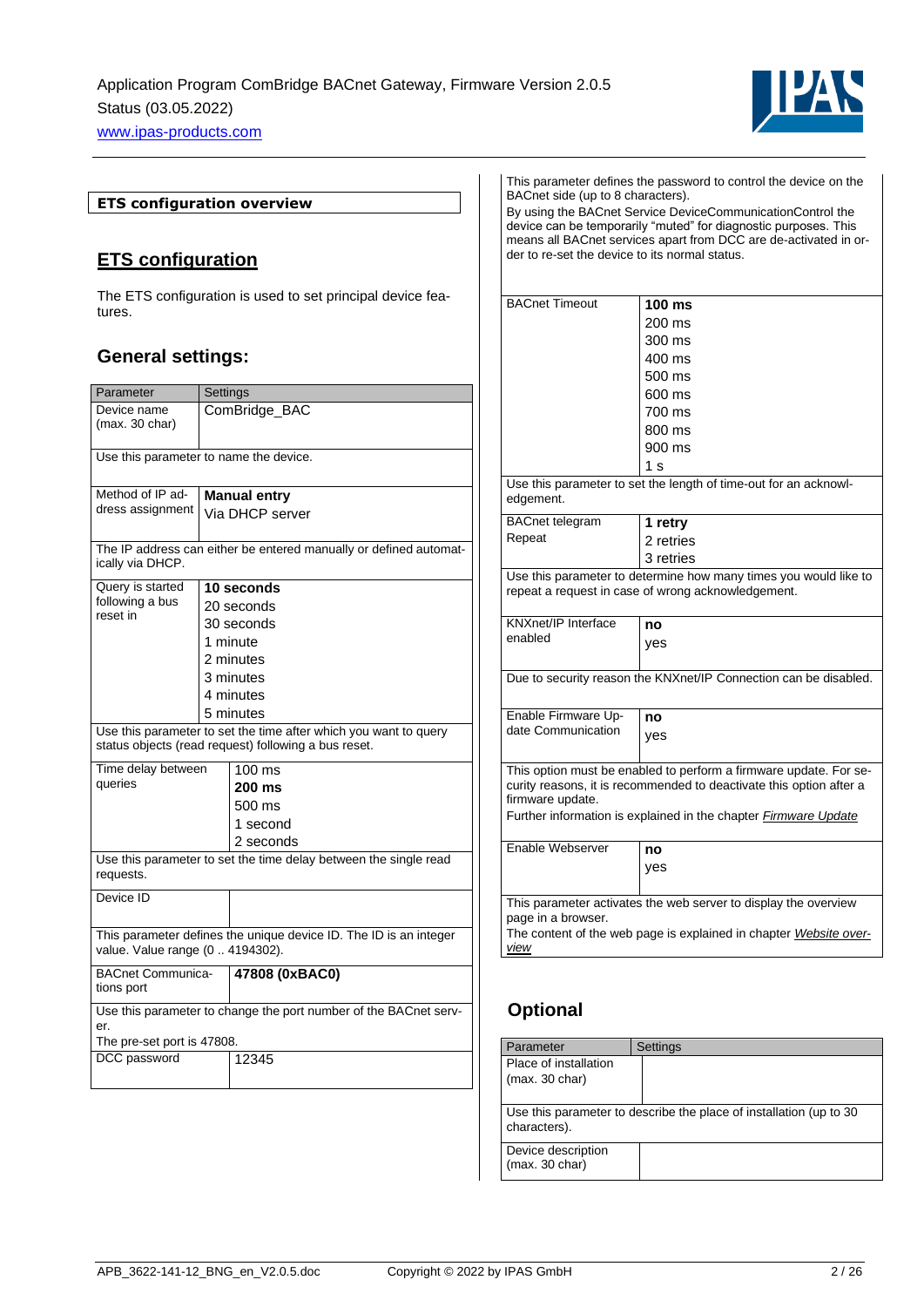

| Use this parameter to describe the device (up to 30 characters).                                                                                                                                                                                                                                                                                                                                                                                                                                                                                                                                                                                                                                                                                                                               |                                                                                                                                                                                           |  |
|------------------------------------------------------------------------------------------------------------------------------------------------------------------------------------------------------------------------------------------------------------------------------------------------------------------------------------------------------------------------------------------------------------------------------------------------------------------------------------------------------------------------------------------------------------------------------------------------------------------------------------------------------------------------------------------------------------------------------------------------------------------------------------------------|-------------------------------------------------------------------------------------------------------------------------------------------------------------------------------------------|--|
| Using priority arrays                                                                                                                                                                                                                                                                                                                                                                                                                                                                                                                                                                                                                                                                                                                                                                          | No<br>Yes                                                                                                                                                                                 |  |
|                                                                                                                                                                                                                                                                                                                                                                                                                                                                                                                                                                                                                                                                                                                                                                                                | This parameter determines whether priority arrays are to be used.                                                                                                                         |  |
| The BACnet Standard makes it a requirement to be able to use pri-<br>ority arrays for the BACnet object types Binary Output, Binary Val-<br>ue, Analog Output and Analog Value that are supported by the de-<br>vice. According to the Standard, the device therefore supports 16<br>priority levels for each priority-supporting BACnet object. This<br>means that the initial value with the highest priority (corresponds to<br>the lowest priority number) is "switched". All other values of lesser<br>priority are initially only saved (1 value per priority level and object).<br>In most cases, however, this function is not required. To ensure<br>maximum memory capacity for the administration of COV subscrip-<br>tions, the use of priority arrays is switched off by default. |                                                                                                                                                                                           |  |
| Registration as For-<br>eign Device at BBMD                                                                                                                                                                                                                                                                                                                                                                                                                                                                                                                                                                                                                                                                                                                                                    | Nο<br>Yes                                                                                                                                                                                 |  |
|                                                                                                                                                                                                                                                                                                                                                                                                                                                                                                                                                                                                                                                                                                                                                                                                | This parameter determines whether the device should apply for<br>registration at BBMD (BACnet Broadcast Management Device).<br>In this use case all telegrams are being sent to the BBMB. |  |
| т.<br><b>LAN Segment</b><br><b>IP Subnet 1</b><br><b>BACnet Device</b><br><b>Internet Router</b><br><b>BBMD</b><br>Subnet 2<br>nternet<br><b>Foreign BACnet Device</b><br><b>IP Subnet 3</b>                                                                                                                                                                                                                                                                                                                                                                                                                                                                                                                                                                                                   |                                                                                                                                                                                           |  |
|                                                                                                                                                                                                                                                                                                                                                                                                                                                                                                                                                                                                                                                                                                                                                                                                | See: http://www.bacnet.org/Tutorial/BACnetIP/sId015.html                                                                                                                                  |  |
| Setting BBMD Target                                                                                                                                                                                                                                                                                                                                                                                                                                                                                                                                                                                                                                                                                                                                                                            |                                                                                                                                                                                           |  |
| IP address                                                                                                                                                                                                                                                                                                                                                                                                                                                                                                                                                                                                                                                                                                                                                                                     | 0.0.0.0                                                                                                                                                                                   |  |
| This parameter is used for the IP address of the BBMD.                                                                                                                                                                                                                                                                                                                                                                                                                                                                                                                                                                                                                                                                                                                                         |                                                                                                                                                                                           |  |
| <b>BBMD Port Number</b>                                                                                                                                                                                                                                                                                                                                                                                                                                                                                                                                                                                                                                                                                                                                                                        | 47808                                                                                                                                                                                     |  |
| This parameter is used for the port number of the BBMD.                                                                                                                                                                                                                                                                                                                                                                                                                                                                                                                                                                                                                                                                                                                                        |                                                                                                                                                                                           |  |
| Time to Live                                                                                                                                                                                                                                                                                                                                                                                                                                                                                                                                                                                                                                                                                                                                                                                   | 60 min                                                                                                                                                                                    |  |
| The registration at BBMD hast o be repeated after a certain "Time<br>to Live" time.<br>Attention: if the first registration has not been applied successfully<br>this registration will be repeated all 30 s.<br>After a successful registration the parameter "Time to Live" witb be<br>taken into account.                                                                                                                                                                                                                                                                                                                                                                                                                                                                                   |                                                                                                                                                                                           |  |

## <span id="page-2-0"></span>**Network setting**

| Parameter                                                                                                                                                                                                                                                                                                                                                                                                                                              | Settings      |  |
|--------------------------------------------------------------------------------------------------------------------------------------------------------------------------------------------------------------------------------------------------------------------------------------------------------------------------------------------------------------------------------------------------------------------------------------------------------|---------------|--|
| Network setting                                                                                                                                                                                                                                                                                                                                                                                                                                        |               |  |
| IP address                                                                                                                                                                                                                                                                                                                                                                                                                                             | 192.168.1.135 |  |
| This parameter is used for the standard IP address of the<br>ComBridge BNG. If DHCP mode was selected, the address is<br>permanently overwritten by the address assigned by the DHCP<br>server. The IP address 0.0.0.0 is invalid and only makes sense in<br>case of an activated DHCP server.                                                                                                                                                         |               |  |
| Subnet Mask                                                                                                                                                                                                                                                                                                                                                                                                                                            | 255.255.255.0 |  |
| This parameter is used for the standard IP subnet mask of the<br>ComBridge BNG. If DHCP mode was selected, the mask is per-<br>manently overwritten by the address assigned by the DHCP serv-<br>er. If the device is configured without DHCP server (setting fixed IP<br>address), the device must have the corresponding subnet mask for<br>it to function properly.                                                                                 |               |  |
| <b>IP address Default Router</b>                                                                                                                                                                                                                                                                                                                                                                                                                       | 192.168.1.1   |  |
| The standard router is used to send telegrams which are ad-<br>dressed to a PC outside of the local network. If DHCP mode is se-<br>lected, the address is permanently overwritten by the DHCP-<br>server. If the DHCP server itself does not transmit an address for a<br>router, it is assumed that no router is to be used. If you want to<br>configure the device without standard router, please use the pre-<br>set (invalid) address (0.0.0.0). |               |  |

## <span id="page-2-1"></span>**Settings for objects 1-250**

| Parameter                                                           | Settings                                                       |
|---------------------------------------------------------------------|----------------------------------------------------------------|
| Object 1                                                            | Text 1                                                         |
|                                                                     |                                                                |
|                                                                     | Use this parameter to describe the first object (max. 48 char) |
| This configuration is possible for all objects.                     |                                                                |
| Data type                                                           | No object                                                      |
|                                                                     | 1 bit                                                          |
|                                                                     | 1 Byte 0100%                                                   |
|                                                                     | 1 Byte unsigned                                                |
|                                                                     | 1 Byte signed                                                  |
|                                                                     | 2 Byte unsigned                                                |
|                                                                     | 2 Byte signed                                                  |
|                                                                     | 2 Byte float                                                   |
|                                                                     | 4 Byte unsigned                                                |
|                                                                     | 4 Byte signed                                                  |
|                                                                     | 4 Byte float                                                   |
|                                                                     |                                                                |
|                                                                     | This parameter sets the data type of the communication object. |
| This configuration is possible for all objects.                     |                                                                |
| Attention: 4 byte values signed and unsigned will be transmitted as |                                                                |
| Real values on bacnet side. Therefore a transmission of up to 7     |                                                                |
| decimals are possible without having inaccuracy.                    |                                                                |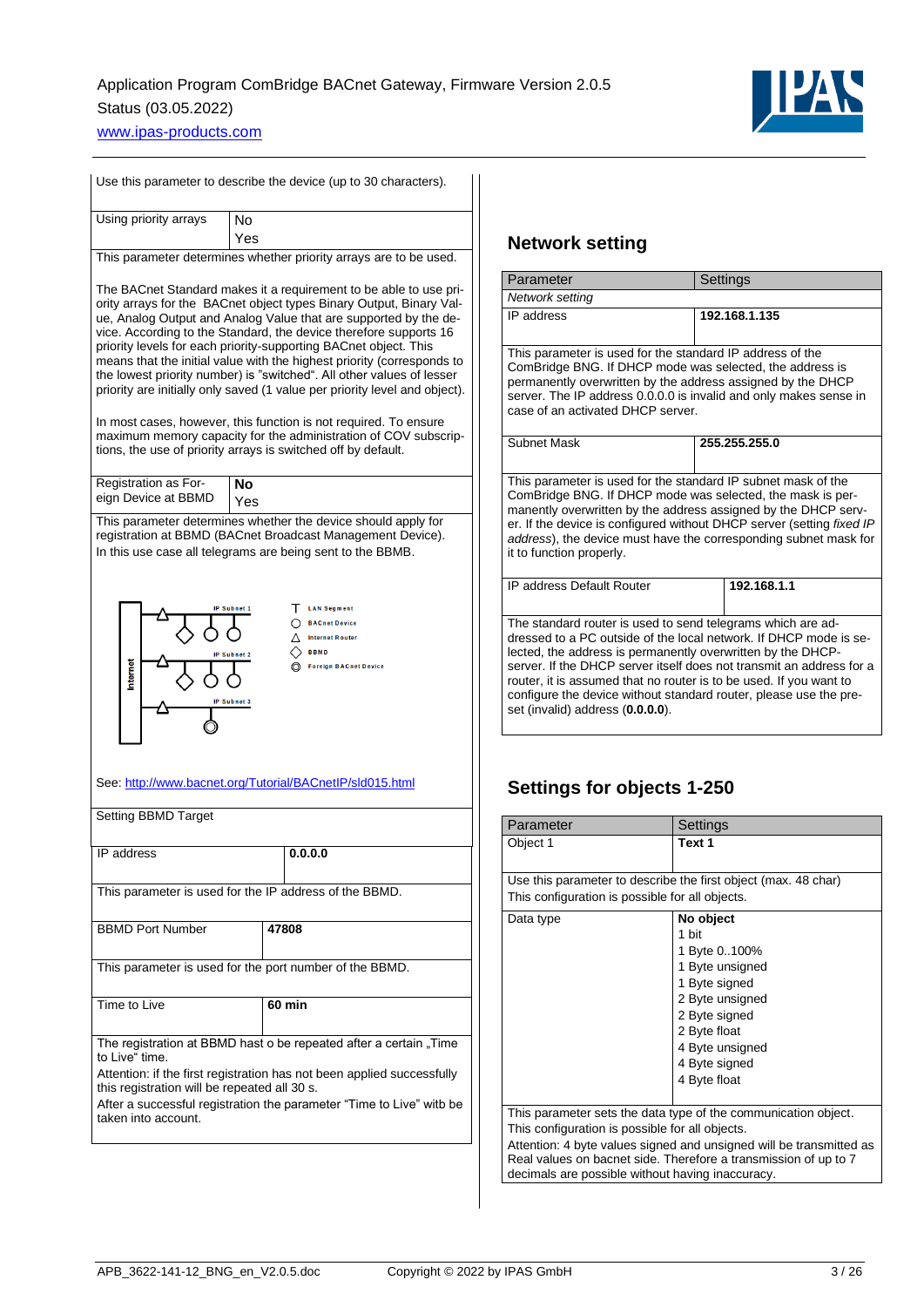# Application Program ComBridge BACnet Gateway, Firmware Version 2.0.5 Status (03.05.2022)



[www.ipas-products.com](http://www.ipas-products.com/)

| Object mode                                                                                                                                                                                    | INPUT                                                                                                         |  |  |
|------------------------------------------------------------------------------------------------------------------------------------------------------------------------------------------------|---------------------------------------------------------------------------------------------------------------|--|--|
|                                                                                                                                                                                                | <b>OUTPUT</b>                                                                                                 |  |  |
|                                                                                                                                                                                                | <b>VALUE</b>                                                                                                  |  |  |
| Use this parameter to define the direction of the data flow for each                                                                                                                           |                                                                                                               |  |  |
| object.<br>INPUT: KNX events are sent to registered BACnet clients.                                                                                                                            |                                                                                                               |  |  |
| KNX.                                                                                                                                                                                           | OUTPUT: In this mode, telegrams flow from the BACnet to the                                                   |  |  |
| VALUE: Both directions are active                                                                                                                                                              |                                                                                                               |  |  |
| Transmission to the Bacnet                                                                                                                                                                     | On value change<br>Always                                                                                     |  |  |
|                                                                                                                                                                                                | This parameter defines whether each event is to be transmitted to<br>the Bacnet or only when a value changes. |  |  |
| Activate query (Read Re-                                                                                                                                                                       | no                                                                                                            |  |  |
| quest) on start-up                                                                                                                                                                             | ves                                                                                                           |  |  |
| This parameter defines for each object whether or not to send a<br>query to the KNX Bus when the device is started.                                                                            |                                                                                                               |  |  |
| Enable Read Request Cycle                                                                                                                                                                      | no                                                                                                            |  |  |
|                                                                                                                                                                                                | yes                                                                                                           |  |  |
| Here you can define for each object whether read requests are to<br>be sent cyclically to the bus in order to check critical object states.                                                    |                                                                                                               |  |  |
| Cycle time for Read Request<br>2 minutes                                                                                                                                                       |                                                                                                               |  |  |
|                                                                                                                                                                                                | <b>30 minutes</b>                                                                                             |  |  |
|                                                                                                                                                                                                |                                                                                                               |  |  |
|                                                                                                                                                                                                | 3 hours                                                                                                       |  |  |
| The time interval between 2 read requests is defined here. Read<br>requests are only sent if no KNX event has been received within<br>this time. The cycle time is restarted after each event. |                                                                                                               |  |  |
| Default Value in Faulty Sta-                                                                                                                                                                   | <b>Last Value</b>                                                                                             |  |  |
| tus                                                                                                                                                                                            | 0                                                                                                             |  |  |
|                                                                                                                                                                                                | 1                                                                                                             |  |  |
|                                                                                                                                                                                                | Max. Value                                                                                                    |  |  |
| In the event that no response is received to a read request, the de-                                                                                                                           |                                                                                                               |  |  |
| sired value that is assigned to the Bacnet object can be set here.<br>In addition, the Bacnet status flag is set to "Fault" in the event of an                                                 |                                                                                                               |  |  |
| error.                                                                                                                                                                                         |                                                                                                               |  |  |
|                                                                                                                                                                                                |                                                                                                               |  |  |

# <span id="page-3-0"></span>**Optional unit settings**

| Selection of data type 2 byte float |                 |  |
|-------------------------------------|-----------------|--|
| Parameter                           | <b>Settings</b> |  |

| Unit                                                               | No unit (Float value)<br>°C (DPT9.001)<br>°F (KNX Wert in °C - DPT9.001)<br><b>hPa</b> (KNX Wert in Pa - DPT9.006)<br>Pa (DPT9.006)<br>kW (DPT9.024)<br>W/m2 (DPT9.022)<br>$m/s$ (DPT9.005)<br>km/h (KNX Wert in m/s - DPT9.005)<br>$\mathsf{lx}$ (DPT9.004)<br>% Humidity (DPT9.007)<br>S(DPT9.010)<br>A (KNX Wert in mA - DPT9.021)<br>mA (DPT9.021)<br>V (KNX Wert in mV - DPT9.020)<br>mV (DPT9.020) |
|--------------------------------------------------------------------|----------------------------------------------------------------------------------------------------------------------------------------------------------------------------------------------------------------------------------------------------------------------------------------------------------------------------------------------------------------------------------------------------------|
|                                                                    |                                                                                                                                                                                                                                                                                                                                                                                                          |
|                                                                    |                                                                                                                                                                                                                                                                                                                                                                                                          |
|                                                                    |                                                                                                                                                                                                                                                                                                                                                                                                          |
|                                                                    | ppm (DPT9.008)                                                                                                                                                                                                                                                                                                                                                                                           |
|                                                                    | air flow $(m3/h - DPT9.009)$                                                                                                                                                                                                                                                                                                                                                                             |
|                                                                    | °F (DPT9.027)                                                                                                                                                                                                                                                                                                                                                                                            |
|                                                                    | Use this parameter to select the unit for a 2 Byte float data type.                                                                                                                                                                                                                                                                                                                                      |
| Implicit conversions are also possible. The entry for the KNX data |                                                                                                                                                                                                                                                                                                                                                                                                          |
| input type is important. It means that, for example, the data type |                                                                                                                                                                                                                                                                                                                                                                                                          |
| 9.005 (KNX unit m/s) can be converted into km/h and transmitted    |                                                                                                                                                                                                                                                                                                                                                                                                          |
| to BACnet.                                                         |                                                                                                                                                                                                                                                                                                                                                                                                          |

| Selection of data type 4 byte float                                                                            |                                                                                                                                                                                                                                                                                                  |
|----------------------------------------------------------------------------------------------------------------|--------------------------------------------------------------------------------------------------------------------------------------------------------------------------------------------------------------------------------------------------------------------------------------------------|
| Parameter                                                                                                      | Settings                                                                                                                                                                                                                                                                                         |
| Unit                                                                                                           | No unit (float value)<br>$°C$ (DPT14.068)<br>°F (KNX Wert in °C - DPT14.068)<br>hPa (Input value by Pa - DPT14.058)<br>Pa (DPT14.058)<br><b>kW</b> (KNX Wert in W - DPT14.056)<br><b>W</b> (DPT14.056)<br>$J$ (DPT14.031)<br>kWh (KNX Wert in J - DPT14.031)<br>Hz (DPT14.033)<br>m2 (DPT14.010) |
| Use this parameter to select the unit for a 4 Byte float data type.<br>Implicit conversions are also possible. |                                                                                                                                                                                                                                                                                                  |

| Selection of data type 4 byte unsigned        |                                                                                  |  |  |  |  |  |
|-----------------------------------------------|----------------------------------------------------------------------------------|--|--|--|--|--|
| <b>Settings</b><br>Parameter                  |                                                                                  |  |  |  |  |  |
| Einheit                                       | No unit (counter value)<br>Wh (DPT13.010)<br>kWh (DPT13.013)<br>m3/h (DPT13.002) |  |  |  |  |  |
| type. Implicit conversions are also possible. | Use this parameter to select the unit for a 4 Byte unsigned data                 |  |  |  |  |  |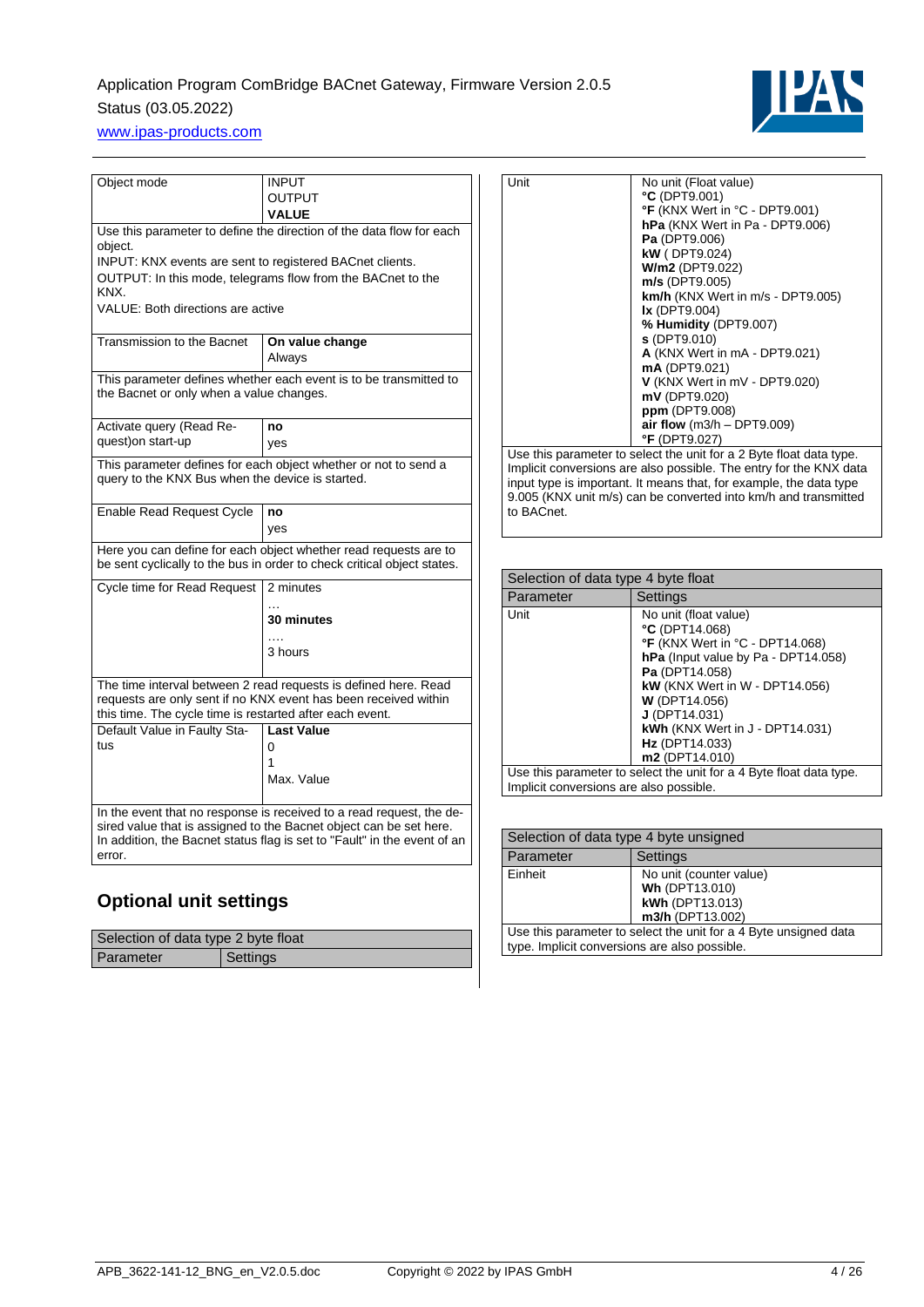

## <span id="page-4-0"></span>**Communication objects**

To link objects with the corresponding group addresses, please select the data type of the objects first. The available 250 objects can be defined in terms of the following data types:

- 1 bit
- 1 Byte (0..100%)
- 1 Byte unsigned
- 1 Byte signed
- 2 Byte unsigned
- 2 Byte signed
- 2 Byte float
- 
- 4 Byte unsiged
- 4 Byte signed
- 4 Byte float

Once defined, the communication object is shown in the ETS where it can be linked to a group address.

# <span id="page-4-1"></span>**General objects**

|                  | <b>General objects</b>                                                                                                                                                        |               |       |            |  |  |  |  |
|------------------|-------------------------------------------------------------------------------------------------------------------------------------------------------------------------------|---------------|-------|------------|--|--|--|--|
|                  |                                                                                                                                                                               |               |       |            |  |  |  |  |
| Obi              | <b>Function</b>                                                                                                                                                               | Object name   | Type  | Flags      |  |  |  |  |
| 251              | <b>Status</b>                                                                                                                                                                 | Device status | 1 Bit | <b>CRT</b> |  |  |  |  |
| Data type: 1 bit |                                                                                                                                                                               |               |       |            |  |  |  |  |
|                  | The device status shows whether the device is in a "non-<br>active" BACnet communication status (DCC Disabled). The<br>status can be set via the Device Communication Control |               |       |            |  |  |  |  |

Service. The status of the communication object is also shown as a blinking the Error LED on the device.

## <span id="page-4-2"></span>**Objects 1-250**

|                                                 | Possible object types for object 1                      |          |             |             |  |  |  |  |  |  |
|-------------------------------------------------|---------------------------------------------------------|----------|-------------|-------------|--|--|--|--|--|--|
|                                                 | Function and type are defined in the ETS configuration. |          |             |             |  |  |  |  |  |  |
|                                                 |                                                         |          |             |             |  |  |  |  |  |  |
| Function<br>Object name<br>Obj<br>Flags<br>Type |                                                         |          |             |             |  |  |  |  |  |  |
| 1                                               | Binary                                                  | 1 Bit    | <b>CWTU</b> |             |  |  |  |  |  |  |
|                                                 | Data type: 1 bit                                        |          |             |             |  |  |  |  |  |  |
|                                                 | 0.100%                                                  | Object 1 | 1 Byte      | <b>CWTU</b> |  |  |  |  |  |  |
|                                                 | Data type: 1 Byte 0100%                                 |          |             |             |  |  |  |  |  |  |
|                                                 | <b>CWTU</b><br>Unsigned<br>Object 1<br>1 Byte           |          |             |             |  |  |  |  |  |  |
|                                                 | Data type: 1 Byte unsigned                              |          |             |             |  |  |  |  |  |  |

| 1                          | Signed                     | Object 1 | 1 Byte | <b>CWTU</b> |  |  |  |  |
|----------------------------|----------------------------|----------|--------|-------------|--|--|--|--|
|                            | Data type: 1 Byte signed   |          |        |             |  |  |  |  |
| 1                          | Unsigned                   | Object 1 | 2 Byte | <b>CWTU</b> |  |  |  |  |
| Data type: 2 Byte unsigned |                            |          |        |             |  |  |  |  |
| 1                          | Signed                     | Object 1 | 2 Byte | <b>CWTU</b> |  |  |  |  |
|                            | Data type: 2 Byte signed   |          |        |             |  |  |  |  |
| 1                          | Float                      | Object 1 | 2 Byte | <b>CWTU</b> |  |  |  |  |
|                            | Data type: 2 Byte float    |          |        |             |  |  |  |  |
| 1                          | Unsigned                   | Object 1 | 4 Byte | <b>CWTU</b> |  |  |  |  |
|                            | Data type: 4 Byte unsigned |          |        |             |  |  |  |  |
| 1                          | Signed                     | Object 1 | 4 Byte | <b>CWTU</b> |  |  |  |  |
|                            | Data type: 4 Byte signed   |          |        |             |  |  |  |  |
| 1                          | Float                      | Object 1 | 4 Byte | CWTU        |  |  |  |  |
|                            | Data type: 4 Byte float    |          |        |             |  |  |  |  |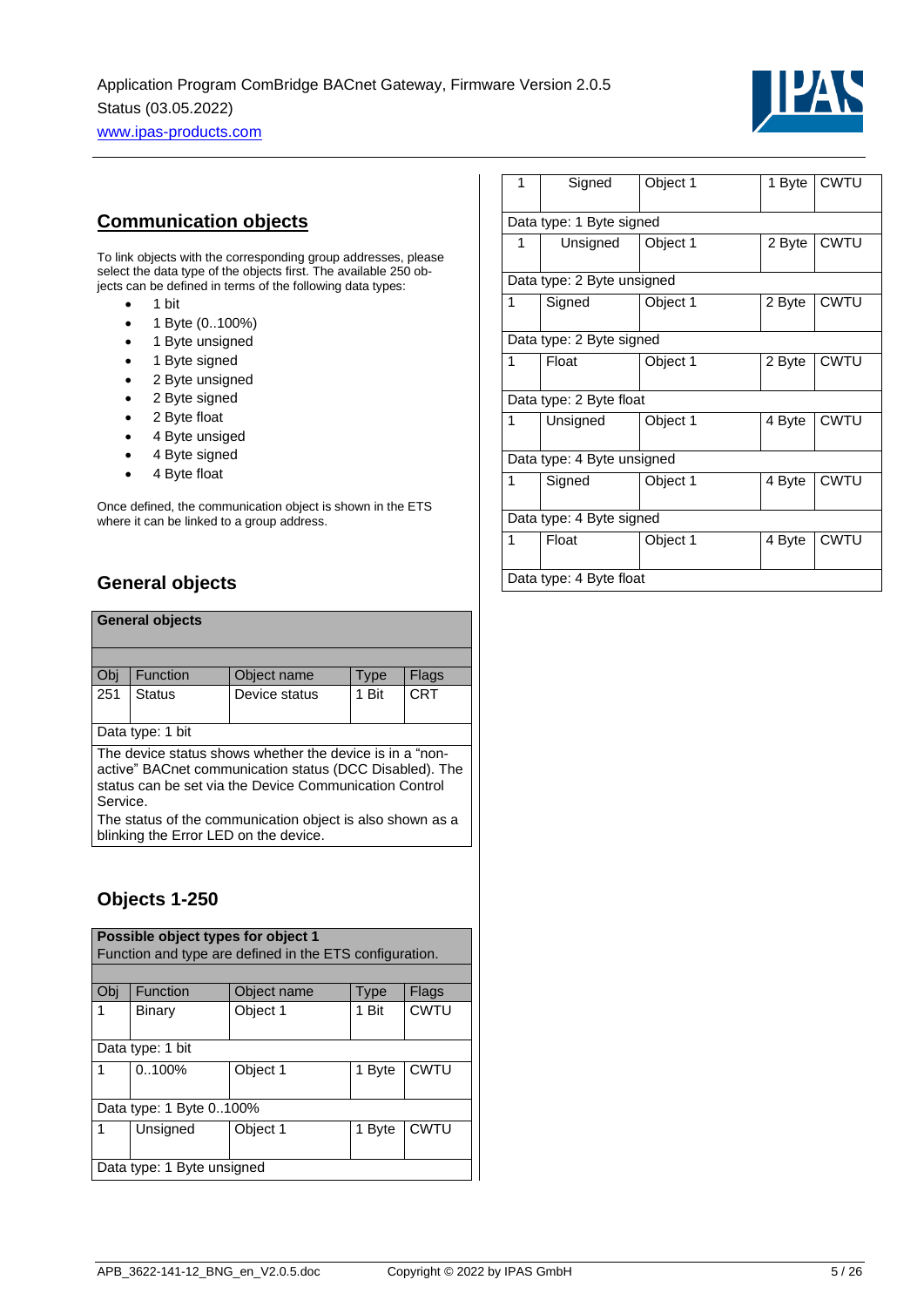

## <span id="page-5-0"></span>**Bacnet Stack**

## <span id="page-5-1"></span>**Protocol Implementation Conformance Statement (PICS)**

Vendor Name: IPAS GmbH Vendor Id: 416 Product Name: ComBridge BACnet-Server Product Model Number: 1.0

# <span id="page-5-2"></span>**Product Description**

B-ASC: BACnet Application Specific Controller Conformance Class: Class 3 Data Link Layer Option: BACnet IP, (Annex J)

# <span id="page-5-3"></span>**Application Services**

| <b>Application Service</b>     | Initiate | Execute |
|--------------------------------|----------|---------|
| AcknowledgeAlarm               |          |         |
| ConfirmedCOVNotification       | X        |         |
| ConfirmedEventNotification     |          |         |
| GetAlarmSummary                |          |         |
| GetEnrollmentSummary           |          |         |
| Subscribe COV                  |          | X       |
| UnconfirmedCOVNotification     | X        |         |
| UnconfirmedEventNotification   |          |         |
| AtomicReadFile                 |          |         |
| <b>AtomicWriteFile</b>         |          |         |
| AddListElement                 |          |         |
| RemoveListElement              |          |         |
| CreateObject                   |          |         |
| DeleteObject                   |          |         |
| ReadProperty                   |          | X       |
| <b>ReadPropertyConditional</b> |          |         |
| ReadPropertyMultiple           |          | X       |
| <b>WriteProperty</b>           |          | X       |
| WritePropertyMultiple          |          |         |
| DeviceCommunicationControl     |          | X       |
| ConfirmedPrivateTransfer       |          |         |
| UnconfirmedPrivateTransfer     |          |         |
| <b>ReinitializeDevice</b>      |          | X       |
| ConfirmedTextMessage           |          |         |
| UnconfirmedTextMessage         |          |         |

| TimeSynchronization |   |   |
|---------------------|---|---|
| Who-Has             |   | X |
| I-Have              | X |   |
| Who-Is              |   | X |
| I-Am                | X |   |
| VT-Open             |   |   |
| VT-Close            |   |   |
| VT-Data             |   |   |
| Authenticate        |   |   |
| <b>Request Key</b>  |   |   |

# <span id="page-5-4"></span>**Supported Object Types**

| Object-<br>Type | Properties        | Access    | Description                                                                                                                                       |
|-----------------|-------------------|-----------|---------------------------------------------------------------------------------------------------------------------------------------------------|
| Analog          | object-identifier | R         | For example: analog input(1)                                                                                                                      |
| Input           | object-name       | R         | Name as configured in ETS                                                                                                                         |
|                 | object-type       | R         | Analog input                                                                                                                                      |
|                 | present-value     | R         | Present value                                                                                                                                     |
|                 | status-flags      | R         | Always FALSE; in case of<br>KNX fault, "out of service" is<br>set to TRUE.                                                                        |
|                 | event-state       | R         | Always NORMAL                                                                                                                                     |
|                 | out-of-service    | <b>RW</b> | Identical to status flag "out-of-<br>service"                                                                                                     |
|                 | units             | R         | According to ETS<br>configuration                                                                                                                 |
|                 | description       | R         | Description text =<br><object-name>:<object-<br>identifier&gt;:<knx-group-<br>address&gt;<br/>Example:</knx-group-<br></object-<br></object-name> |
|                 |                   |           | "Temperatur1:analog-<br>input(9):10/0/5"                                                                                                          |
| Analog          | object-identifier | R         | For example: analog-output(2)                                                                                                                     |
| Output          | object-name       | R         | Name as configured in ETS                                                                                                                         |
|                 | object-type       | R         | Analog-output                                                                                                                                     |
|                 | present-value     | <b>RW</b> | Present value                                                                                                                                     |
|                 | status-flags      | R         | Always FALSE; in case of<br>KNX fault, "out of service" is<br>set to TRUE.                                                                        |
|                 | event-state       | R         | Always NORMAL                                                                                                                                     |
|                 | out-of-service    | <b>RW</b> | Identical to status flag "out-of-<br>service"                                                                                                     |
|                 | units             | R         | According to ETS<br>configuration                                                                                                                 |
|                 | priority-array    | <b>RW</b> | Priority array                                                                                                                                    |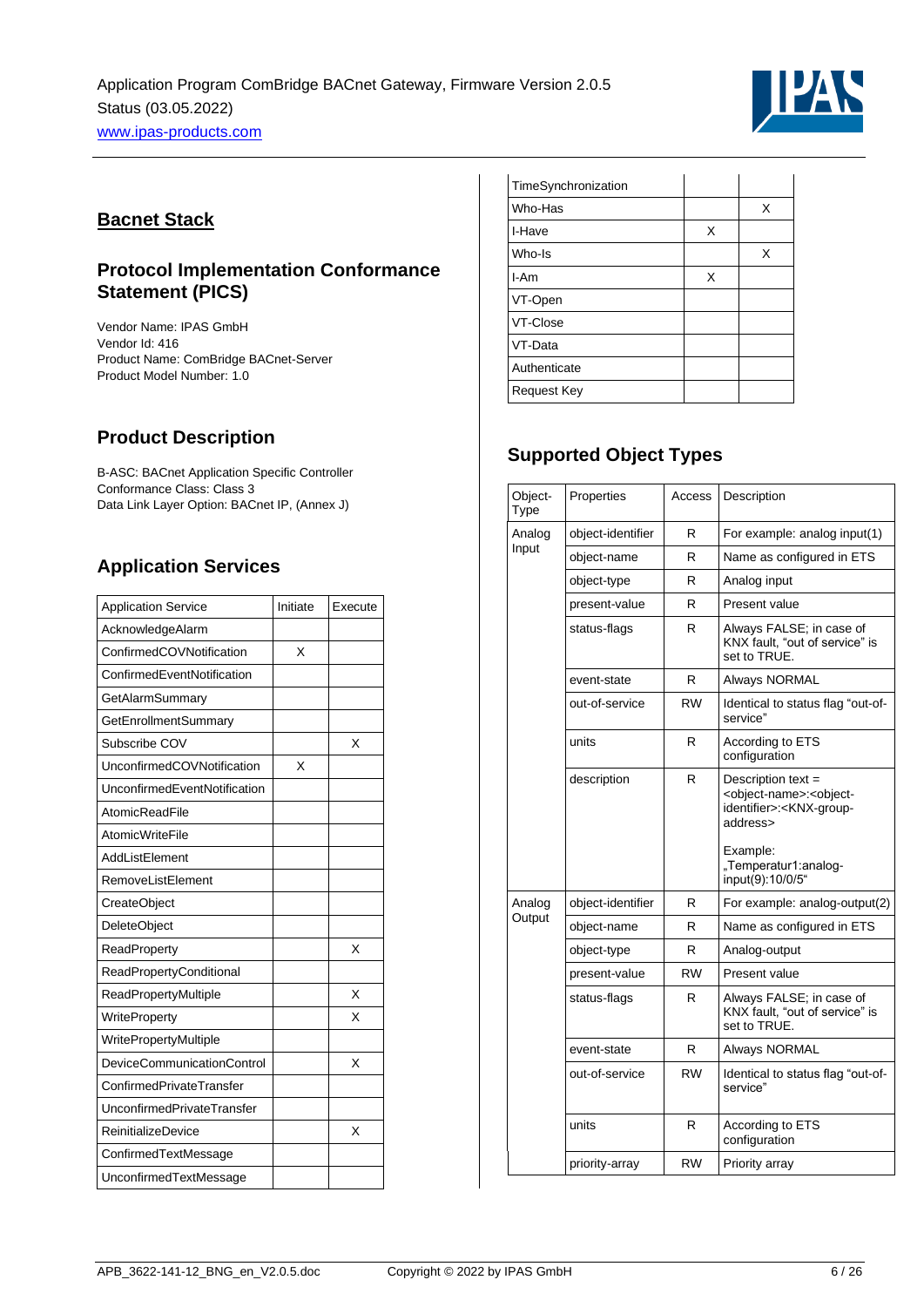

|                  | relinquish-<br>default | R         | Pre-set "0", in case of invalid<br><b>KNX</b> value                                                                                                                  |
|------------------|------------------------|-----------|----------------------------------------------------------------------------------------------------------------------------------------------------------------------|
|                  | description            | R         | Description text =<br><object-name>:<object-<br>identifier&gt;:<knx-group-<br>address&gt;</knx-group-<br></object-<br></object-name>                                 |
|                  |                        |           | Example:<br>"Temperatur2:analog-<br>output(2):10/0/6"                                                                                                                |
| Analog           | object-identifier      | R         | For example: analog-value(3)                                                                                                                                         |
| Value            | object-name            | R         | Name as configured in ETS                                                                                                                                            |
|                  | object-type            | R         | Analog-input                                                                                                                                                         |
|                  | present-value          | R         | Present value                                                                                                                                                        |
|                  | status-flags           | R         | Always FALSE; in case of<br>KNX fault, "out of service" is<br>set to TRUE.                                                                                           |
|                  | event-state            | R         | Always NORMAL                                                                                                                                                        |
|                  | out-of-service         | RW        | Identical to status flag "out-of-<br>service"                                                                                                                        |
|                  | units                  | R         | According to ETS<br>configuration                                                                                                                                    |
|                  | priority-array         | RW        | Priority array                                                                                                                                                       |
|                  | relinquish-<br>default | R         | Pre-set "0", in case of invalid<br><b>KNX</b> value                                                                                                                  |
|                  | description            | R         | Description text =<br><object-name>:<object-<br>identifier&gt;:<knx-group-<br>address&gt;</knx-group-<br></object-<br></object-name>                                 |
|                  |                        |           | Example:<br>"Temperatur2:analog-<br>value(3):10/0/6"                                                                                                                 |
| Binary           | object-identifier      | R         | For example: binary-input(4)                                                                                                                                         |
| Input            | object-name            | R         | Name as configured in ETS                                                                                                                                            |
|                  | object-type            | R         | Binary-input                                                                                                                                                         |
|                  | present-value          | R         | Present value                                                                                                                                                        |
|                  | status-flags           | R         | Always FALSE; in case of<br>KNX fault, "out of service" is<br>set to TRUE.                                                                                           |
|                  | event-state            | R         | Always NORMAL                                                                                                                                                        |
|                  | out-of-service         | <b>RW</b> | Identical to status flag "out-of-<br>service"                                                                                                                        |
|                  | polarity               | R         | Always NORMAL                                                                                                                                                        |
|                  | description            | R         | Description text $=$<br><object-name>:<object-<br>identifier&gt;:<knx-group-<br>address&gt;<br/>Example: "Switch1:binary-</knx-group-<br></object-<br></object-name> |
|                  |                        |           | input(4):10/1/8"                                                                                                                                                     |
| Binary<br>Output | object-identifier      | R         | For example: binary-output(5)                                                                                                                                        |
|                  | object-name            | R         | Name as configured in ETS                                                                                                                                            |
|                  | object-type            | R         | binary-output                                                                                                                                                        |

|               | present-value          | R         | Present value                                                                                                                                                                            |
|---------------|------------------------|-----------|------------------------------------------------------------------------------------------------------------------------------------------------------------------------------------------|
|               | status-flags           | R         | Always FALSE; in case of<br>KNX fault, "out of service" is<br>set to TRUE.                                                                                                               |
|               | event-state            | R         | Always NORMAL                                                                                                                                                                            |
|               | out-of-service         | <b>RW</b> | Identical to status flag "out-of-<br>service"                                                                                                                                            |
|               | polarity               | R         | Always NORMAL                                                                                                                                                                            |
|               | priority-array         | <b>RW</b> | Priority array                                                                                                                                                                           |
|               | relinquish-<br>default | R         | Pre-set "inactive", in case of<br>invalid KNX value                                                                                                                                      |
|               | description            | R         | Description text =<br><object-name>:<object-<br>identifier&gt;:<knx-group-<br>address&gt;<br/>Example: "Switch1:binary-<br/>output(5):10/1/9"</knx-group-<br></object-<br></object-name> |
| <b>Binary</b> | object-identifier      | R         | For example: binary-value(6)                                                                                                                                                             |
| Value         | object-name            | R         | Name as configured in ETS                                                                                                                                                                |
|               | object-type            | R         | binary-value                                                                                                                                                                             |
|               | present-value          | R         | Present value                                                                                                                                                                            |
|               | status-flags           | R         | Always FALSE; in case of<br>KNX fault, "out of service" is<br>set to TRUE.                                                                                                               |
|               | event-state            | R         | Always NORMAL                                                                                                                                                                            |
|               | out-of-service         | <b>RW</b> | Identical to status flag "out-of-<br>service"                                                                                                                                            |
|               | polarity               | R         | Always NORMAL                                                                                                                                                                            |
|               | priority-array         | <b>RW</b> | Priority array                                                                                                                                                                           |
|               | relinquish-<br>default | R         | Pre-set "inactive", in case of<br>invalid KNX value                                                                                                                                      |
|               | description            | R         | Description text =<br><object-name>:<object-<br>identifier&gt;:<knx-group-<br>address&gt;<br/>Example: "Switch3:binary-<br/>value(6):10/1/10"</knx-group-<br></object-<br></object-name> |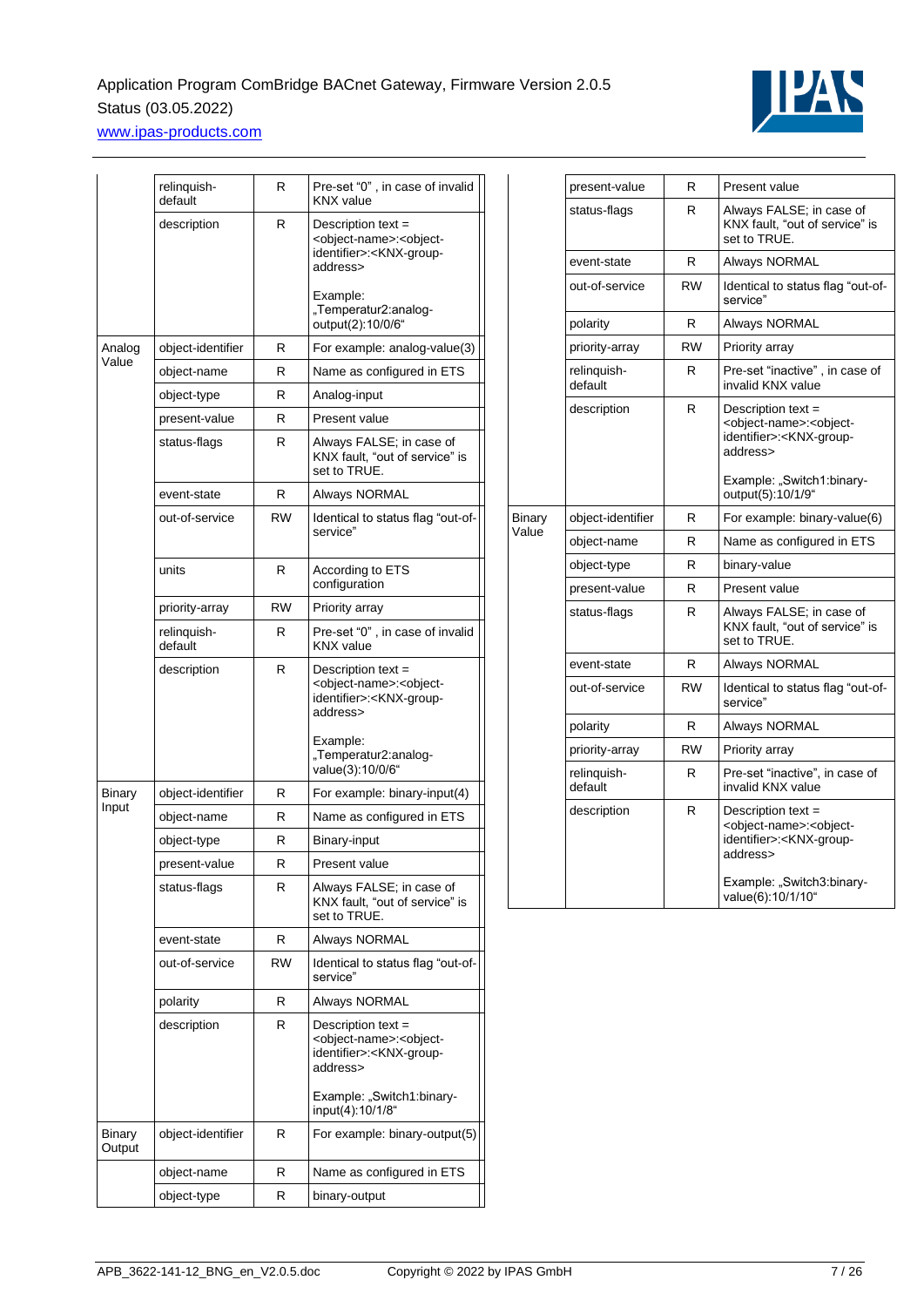

The obligatory BACnet "device" object administers central device features. Some of these can be configured via ETS whilst others are implemented statically and cannot be changed. They can only be read as information.

| Object-<br>Type | Properties                              | Access | Description                                                                                                     |
|-----------------|-----------------------------------------|--------|-----------------------------------------------------------------------------------------------------------------|
| Device          | object-<br>identifier                   | R      | For example: device(0)                                                                                          |
|                 | object-name                             | R      | Name as configured in ETS                                                                                       |
|                 | object-type                             | R      | device                                                                                                          |
|                 | system-status                           | R      | STATUS_OPERATIONAL<br>STATUS DOWNLOAD REQUIRED<br>STATUS_NON_OPERATIONAL                                        |
|                 | vendor-name                             | R      | <b>IPAS GmbH</b>                                                                                                |
|                 | vendor-<br>identifier                   | R      | 416                                                                                                             |
|                 | model-name                              | R      | ComBridge BACnet-Server                                                                                         |
|                 | firmware-<br>revision                   | R      | current version                                                                                                 |
|                 | application-<br>software-<br>version    | R      | current version                                                                                                 |
|                 | protocol-<br>version                    | R      | Implemented BACnet Protocol<br>version 1                                                                        |
|                 | protocol-<br>revision                   | R      | 10                                                                                                              |
|                 | protocol-<br>services-<br>supported     | R      | Services (see above) that are<br>supported by the device                                                        |
|                 | protocol-<br>object-types-<br>supported | R      | List of supported object types                                                                                  |
|                 | object-list                             | R      | List of configured objects                                                                                      |
|                 | max-apdu-<br>length-<br>accepted        | R      | 1476 Byte                                                                                                       |
|                 | segmentation-<br>supported              | R      | NO_SEGMENTATION                                                                                                 |
|                 | active cov-<br>subscriptions            | R      | List of active subscriptions                                                                                    |
|                 | apdu-timeout                            | R      | Configurable via ETS                                                                                            |
|                 | number-of-<br>apdu-retries              | R      | Configurable via ETS                                                                                            |
|                 | device-<br>address-<br>binding          | R      | List is empty                                                                                                   |
|                 | Database-<br>revision                   | R      | Number of changed<br>configurations (ETS downloads)                                                             |
|                 | location                                | R      | Configurable via ETS                                                                                            |
|                 | description                             | R      | Configurable via ETS                                                                                            |
|                 | Priority<br>position<br>$(Id=598)$      | R      | Proprietary: Using this property<br>the default priority array<br>position for KNX events can be<br>configured. |

### **PICS Data Link Layer**

BACnet / IP

#### **PICS Character Sets Supported**

ISO 8859-1

#### **PICS Special Functionality**

| Segmented Requests Supported:  | no |
|--------------------------------|----|
| Segmented Responses Supported: | no |
| Routing capabilities:          | no |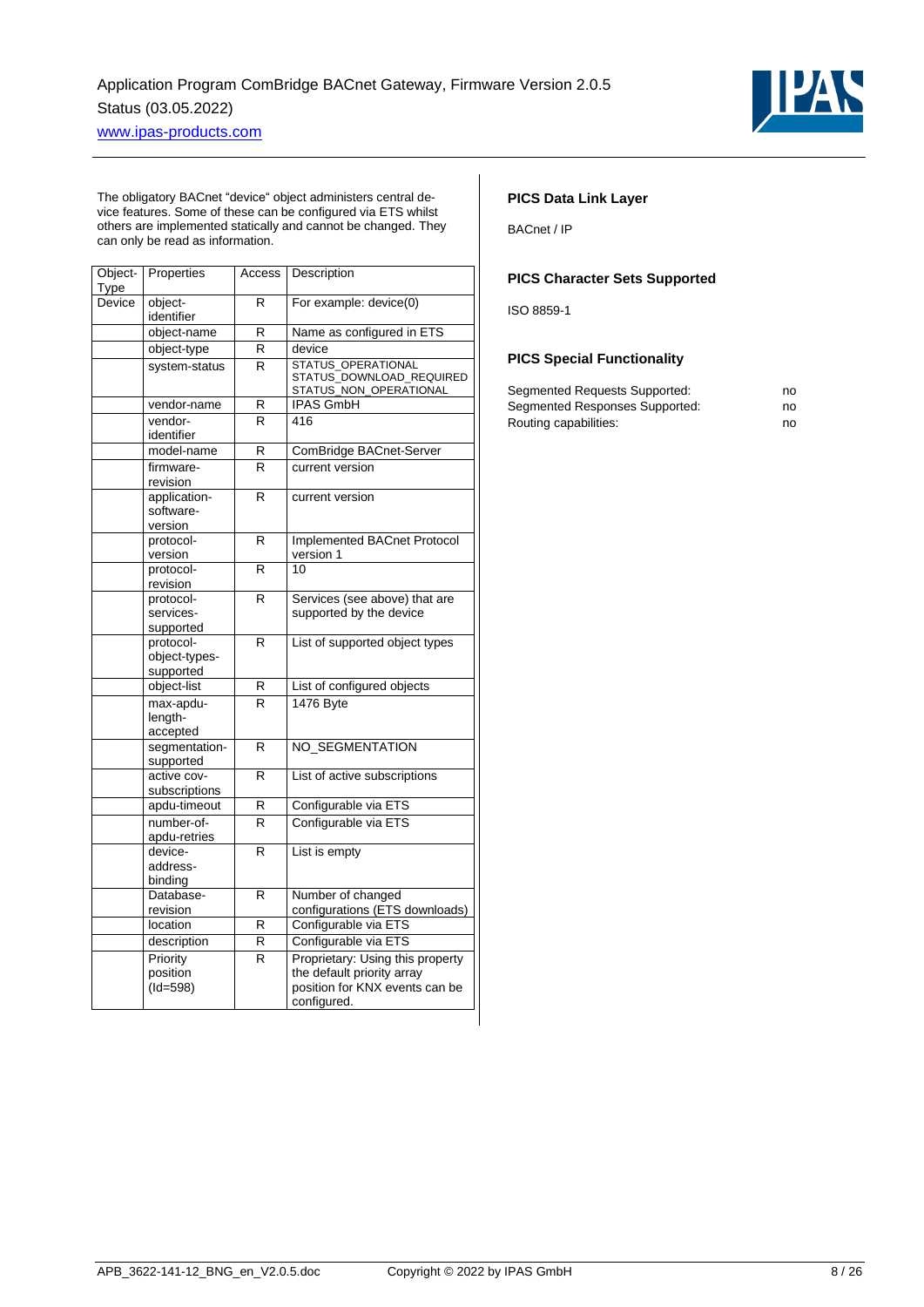

## <span id="page-8-0"></span>**Website overview**

The ComBridge BNG is equipped with a web server which makes it possible to display the configuration as well as present values in an overview. This display is useful for testing purposes and for interface documentation between KNX and BACnet.

Note: The web server is deactivated in the ETS parameters for security reasons. To use it, it must first be enabled by a corresponding ETS parameter under "General Settings".

The website header shows the following device specific data:

- Device name
- BACnet instance number of the device
- Firmware Version
- Device Description
- Device Location
- MAC address
- IP address
- **Netmask**
- Gateway address
- Physical KNX address
- Number of configured objects
- Maximum number of possible COV subscriptions
- Number of binary inputs
- Number of binary outputs
- Number of binary values
- Number of analog inputs
- Number of analog outputs
- Number of analog values
- Device status
- **Revision Number**
- Number of active COV subscriptions
- Priority: this info shows the priority slot number on which KNX events are sent to bacnet

|     | Device Name<br>Description<br>Location           |                    | ComBridge BAC Instance Number<br>Version<br>Revision No. | 2.0.0                   | <b>IP Address</b><br>192.168.10.148<br>255 255 255.0<br>Netmask<br><b>Gateway Address</b><br>192 168 10.1<br>00-05-26-90-16- | <b>Object Count</b><br><b>Max Subscriptions</b><br><b>Cur. Subscriptions</b> | 250<br><b>Binary Inputs</b><br>455<br><b>Binary Outputs</b><br><b>Binary Values</b> |    |           | Analog Inputs<br>Analog Outputs<br>Analog Values |     |               |        |            |
|-----|--------------------------------------------------|--------------------|----------------------------------------------------------|-------------------------|------------------------------------------------------------------------------------------------------------------------------|------------------------------------------------------------------------------|-------------------------------------------------------------------------------------|----|-----------|--------------------------------------------------|-----|---------------|--------|------------|
|     | Device State<br>OBJECT TABLE                     | <b>OPERATIONAL</b> | <b>Physical Addr</b>                                     | 1.1.21                  | <b>MAC</b>                                                                                                                   | Encoding: UTF-8                                                              | <b>KNX Priority</b>                                                                 | NA |           |                                                  |     |               |        | Export EDE |
| No. | Name                                             |                    |                                                          | <b>BACnet Object Id</b> |                                                                                                                              | <b>KNX Address</b>                                                           | Data Type                                                                           |    |           | $\mathbf R$                                      | Uni | <b>Status</b> | Value  |            |
|     | 123456789012345678901234567890123456789012345678 |                    |                                                          | binary-value(1)         |                                                                                                                              | unassigned                                                                   | binary                                                                              |    | on-change |                                                  |     | Fail          | OFF    |            |
|     | 123456789012345678901234567890123456789012345678 |                    |                                                          | analog-value(2)         |                                                                                                                              | 1/1/100                                                                      | 2 byte (float)                                                                      |    | on-change |                                                  | ppm |               | 499.84 |            |

Beneath the header is a table listing all configured objects. The table is divided into the following columns:

- Object number
- Object name
- **BACnet object ID**
- KNX group address
- Data type
- Transmission mode
- Reading during initialisation
- Unit
- Status (Ok or Fault)
- Object value

Object values are not dynamically up-dated on the website. To up-date the objects, please re-load the website. The revision number will be increased by changing the configuration, e.g. ETS download.

<span id="page-8-1"></span>The "Export EDE" button creates an EDE (Engineering Data Exchange) file to document the data points.

## **Firmware Update**

A possibly necessary firmware update is imported via the IP connection to the gateway. Prerequisite is the release via an ETS parameter, which should only temporarily release the connection.

The firmware update itself is loaded by a separate firmware update tool, which is provided on the IPAS website. More information can be found in this update package.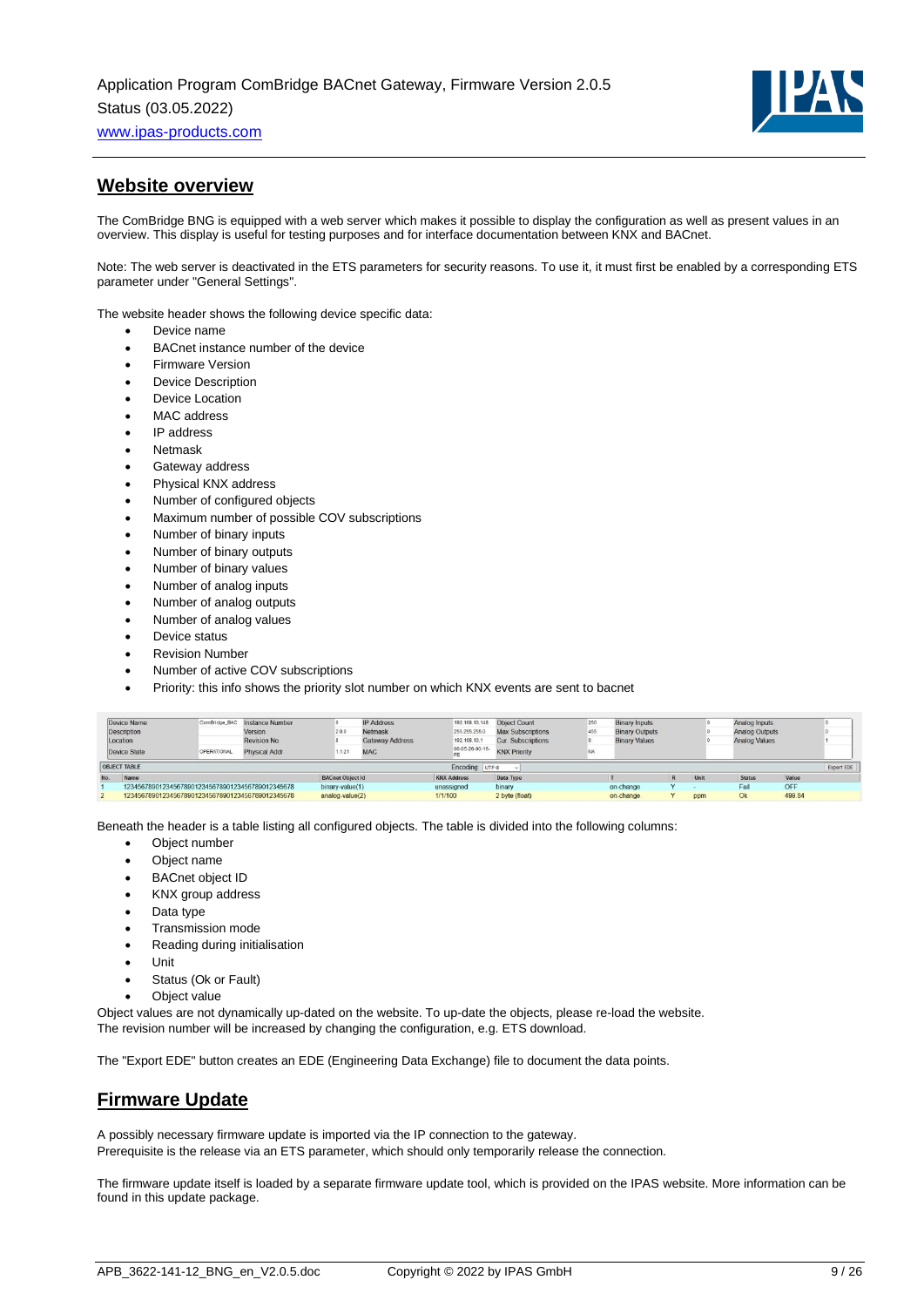

## <span id="page-9-0"></span>**Master-Reset**

In order to put the ETS configuration data in the delivery, a master reset can be carried out. The following steps are necessary for this:

- Supply device with 24V voltage
- Disconnect the KNX bus from the device
- Press and hold the programming button for 5 seconds until the Error LED starts to flash
- If the programming button (Error LED flashes) is still pressed, connect the bus to the device
- Release the programming button
- The device will be without ETS data and with the phy. Address 15.15.255 restarted

Note: The IP address is reset to 192.168.1.135.

# <span id="page-9-1"></span>**Additional information**

A common memory space is available for the administration of the COV subscriptions and priority arrays. This resource optimisation is based on the fact that subscriptions are required for objects which send from KNX to BACnet whilst priority arrays are for objects sending from BACnet to KNX.

The maximum number of possible subscriptions is 455 if no priority arrays are used.

As each priority array has a size of 64 Byte (16 priority levels of 4 Byte each), the number of possible subscriptions goes down accordingly. To check the maximum possible number of subscriptions please see the device website once the configuration is complete.

After successful subscription of an object, the current value of this object is sent as a notification as long as a valid value is existing. The quality of this value can be checked by the Status Property. Initially, the Failure status flag is set to TRUE for the object types binary-input, binary-value, analog-input and analog-value, which means "fault" status. As soon as a value is transmitted from the KNX bus or from the BACnet side (for binary-value or analog-value), this status flag is reset to FALSE.

All analog and binary BACnet-objects support the write property "out-of-service". If this property is set TRUE the communication of the object to/from the KNX bus is interrupted. If the object is an input type you can use the BACnet service write-property to change the value of the object. This is not possible for inputs otherwise. This mode is also signalled by the object status-flag "Overridden".

In case that the ETS Configuration defines "*Activate query (Read Request) on start-up*" for this object a readrequest is send to KNX when the property out-of-service is switched back to FALSE.

In addition, provided that a COV subscription is active, the latest KNX value is send via COV notification when the out-of-service is switched back to FALSE.

The handling of the "out-of-service" property is a useful feature for fault diagnostics.

If you request an object description from the BACnet side (ReadProperty "Description"), the description text is automatically generated and put together from the data object's name, BACnet identifier and KNX group address divided by a colon (":").

In case of using Priority Arrays and all positions are being relinguished the latest KNX value will be send, provided that this value is valid.

Is the KNX connection broken or no valid application programm is loaded during startup of the device, the Error-LED is ON and the device is not accessable via browser nor via bacnet.

In normal operating mode the device property "system-status" switch to STATUS\_NON\_OPERATIONAL in case the communication to KNX bus is broken. This status is also shown in the Error LED of the device. If the device has no application loaded the property "systemstatus" has the value STATUS\_DOWNLOAD\_REQUIRED.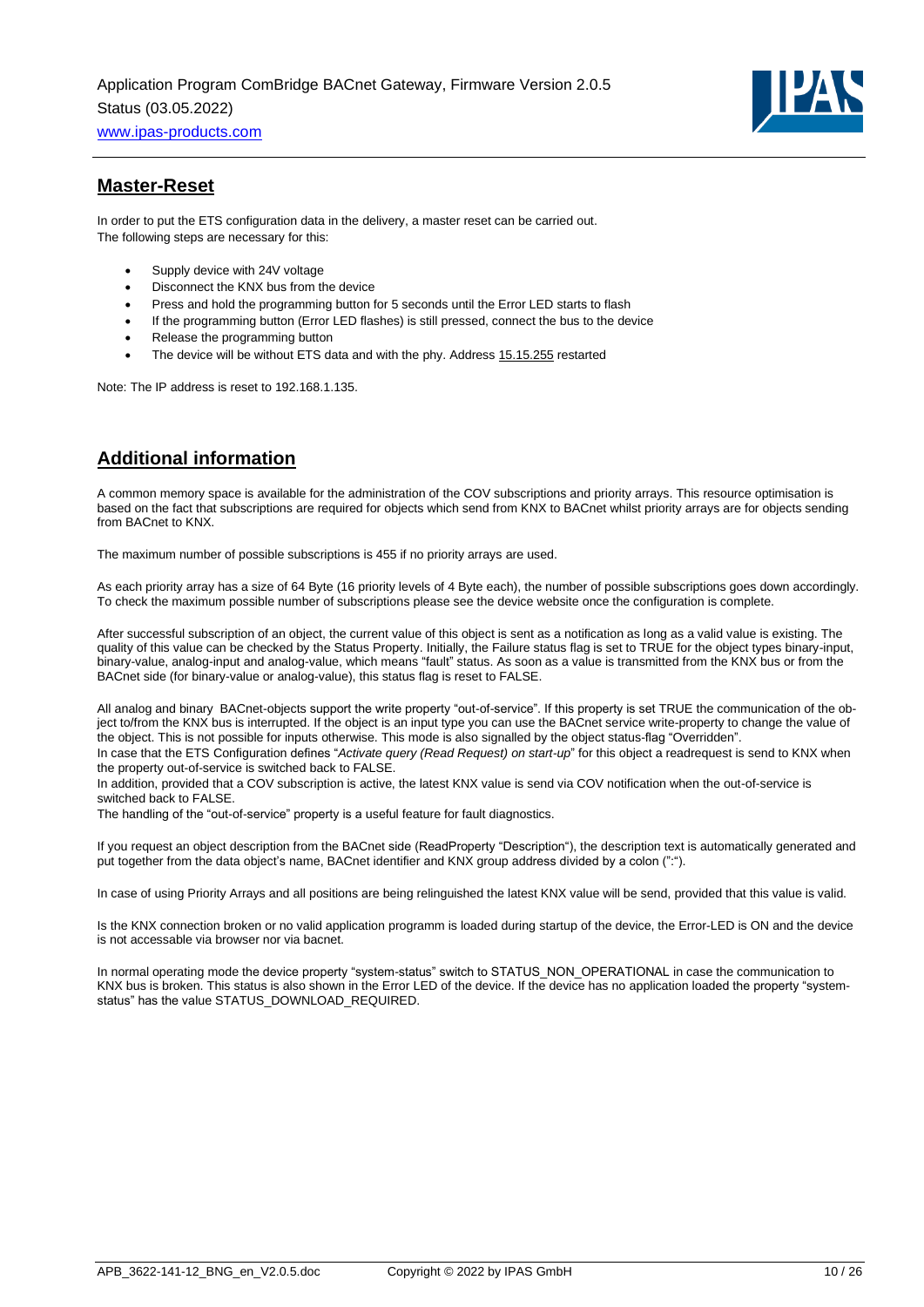

# <span id="page-10-0"></span>**Annex: ComBridge BACnet Server**

| Date                                | : January 31, 2014          |
|-------------------------------------|-----------------------------|
| Vendor name                         | : IPAS GmbH (Vendor ID 416) |
| <b>Product name</b>                 | : ComBridge BNG             |
| <b>Product model number</b>         | : 1.0                       |
| <b>BACnet protocol version</b>      | :10                         |
| <b>Application software version</b> | : 1.0                       |
| <b>Firmware revision</b>            | : 1.0                       |

## <span id="page-10-1"></span>**1.1 Product description**

The ComBridge BNG connects a KNX installation with a BACnet IP System. In maximum 250 communication objects (KNX group addresses) could be mapped to BACnet objects.

## <span id="page-10-2"></span>**1.2 BACnet standardized device profile (Annex L)**

|   | <b>BACnet Advanced Workstation</b>            | $(B-AWS)$ |
|---|-----------------------------------------------|-----------|
|   | <b>BACnet Operator Workstation</b>            | (B-OWS)   |
|   | <b>BACnet Operator Display</b>                | $(B-OD)$  |
|   | <b>BACnet Building Controller</b>             | $(B-BC)$  |
|   | <b>BACnet Advanced Application Controller</b> | $(B-AAC)$ |
| 図 | <b>BACnet Application Specific Controller</b> | $(B-ASC)$ |
|   | <b>BACnet Smart Sensor</b>                    | $(B-SS)$  |
|   | <b>BACnet Smart Actuator</b>                  | $(B-SA)$  |
|   |                                               |           |

## <span id="page-10-3"></span>**1.3 BACnet interoperability building blocks supported (Annex K)**

### **Data sharing**

|                         | Data Sharing - Read Property-A           | DS-RP-A  |
|-------------------------|------------------------------------------|----------|
| $\overline{\mathbf{x}}$ | Data Sharing - Read Property-B           | DS-RP-B  |
|                         | Data Sharing – Read Property Multiple-A  | DS-RPM-A |
| $\overline{\mathbf{x}}$ | Data Sharing - Read Property Multiple-B  | DS-RPM-B |
| ┓                       | Data Sharing - Write Property-A          | DS-WP-A  |
| $\overline{\mathbf{x}}$ | Data Sharing - Write Property-B          | DS-WP-B  |
| ┐                       | Data Sharing - Write Property Multiple-A | DS-WPM-A |
|                         | Data Sharing - Write Property Multiple-B | DS-WPM-B |
|                         | Data Sharing - Change of Value - A       | DS-COV-A |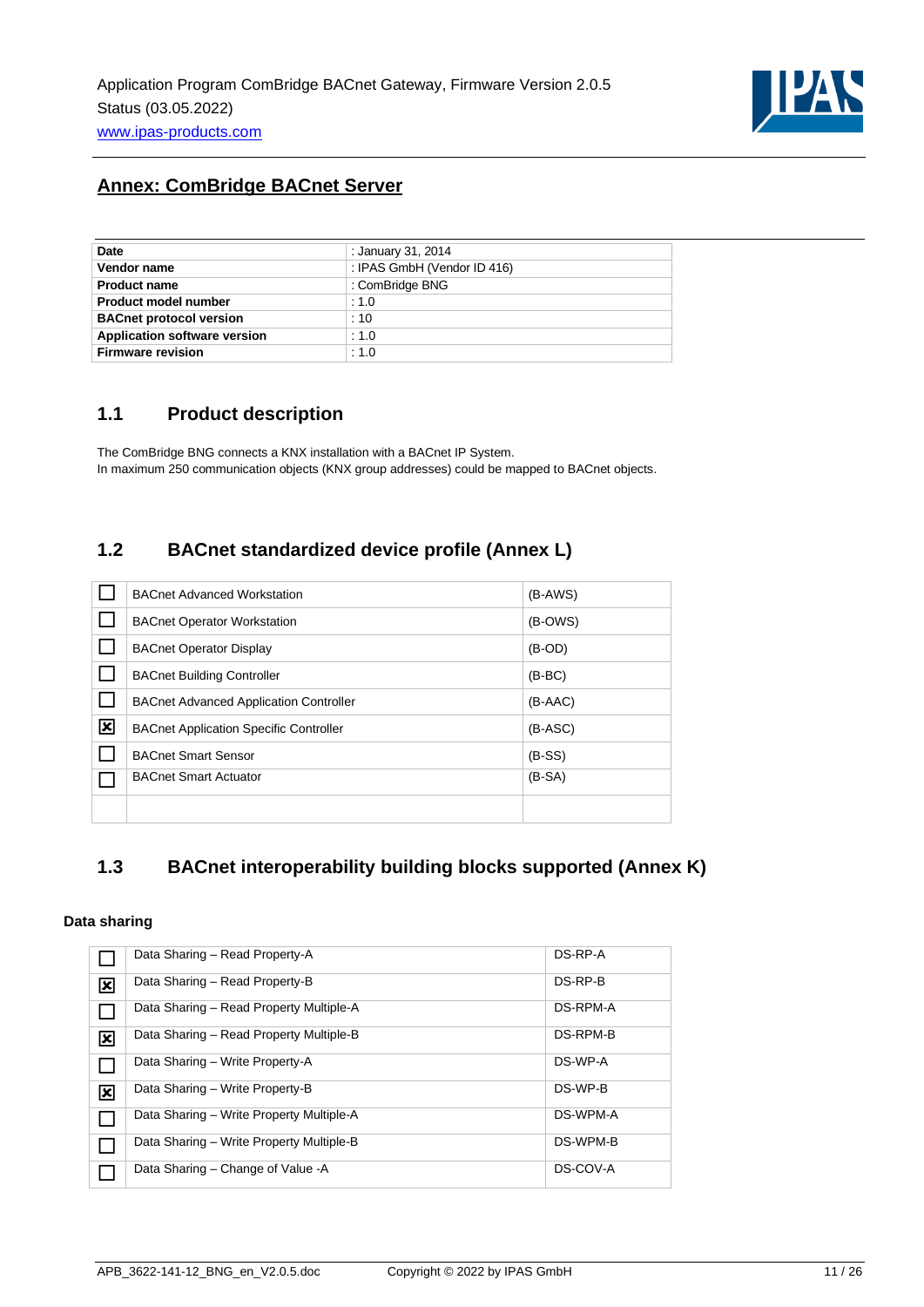

| 図 | Data Sharing - Change of Value -B            | DS-COV-B  |
|---|----------------------------------------------|-----------|
|   | Data Sharing – Change of Value Property - A  | DS-COVP-A |
|   | Data Sharing – Change of Value Property -B   | DS-COVP-B |
|   | Data Sharing - Change of Value-Unsolicited-A | DS-COVU-A |
|   | Data Sharing - Change of Value-Unsolicited-B | DS-COVU-B |
|   | Data Sharing - View-A                        | DS-V-A    |
|   | Data Sharing - Advanced View-A               | DS-AV-A   |
|   | Data Sharing - Modify-A                      | DS-M-A    |
|   | Data Sharing - Advanced Modify-A             | DS-AM-A   |

### **Alarm and event man-**

### **agement**

|              | Alarm and Event - Notification-A                | AE-N-A    |
|--------------|-------------------------------------------------|-----------|
|              | Alarm and Event - Notification Internal-B       | AE-N-I-B  |
| П            | Alarm and Event - Notification External-B       | AE-N-E-B  |
| П            | Alarm and Event - ACK-A                         | AE-ACK-A  |
| $\Box$       | Alarm and Event - ACK-B                         | AE-ACK-B  |
| П            | Alarm and Event - Alarm Summary-B               | AE-ASUM-B |
| П            | Alarm and Event - Enrollment Summary-B          | AE-ESUM-B |
| П            | Alarm and Event - Information-B                 | AE-INFO-B |
| П            | Alarm and Event - Life Safety-A                 | AE-LS-A   |
| П            | Alarm and Event - Life Safety-B                 | AE-LS-B   |
| $\mathbf{L}$ | Alarm and Event - View Notifications-A          | AE-VN-A   |
| $\mathbf{I}$ | Alarm and Event - Advanced View Notifications-A | AE-AVN-A  |
| $\Box$       | Alarm and Event - View and Modify-A             | AE-VM-A   |
| I.           | Alarm and Event - Advanced View and Modify-A    | AE-AVM-A  |
| I.           | Alarm and Event - Alarm Summary View-A          | AE-AS-A   |
| H            | Alarm and Event - Event Log View-A              | AE-ELV-A  |
| П            | Alarm and Event - Event Log View and Modify-A   | AE-ELVM-A |
|              | Alarm and Event - Event Log Internal-B          | AE-EL-I-B |
|              | Alarm and Event - Event Log External-B          | AE-EL-E-B |

#### **Alarm and event man-**

#### **agement**

#### **Historical/Deprecated BIBBs**

| Alarm and Event - Alarm Summary-A      | AE-ASUM-A |
|----------------------------------------|-----------|
| Alarm and Event - Enrollment Summary-A | AE-ESUM-A |
| Alarm and Event - Information-A        | AE-INFO-A |

### **Scheduling**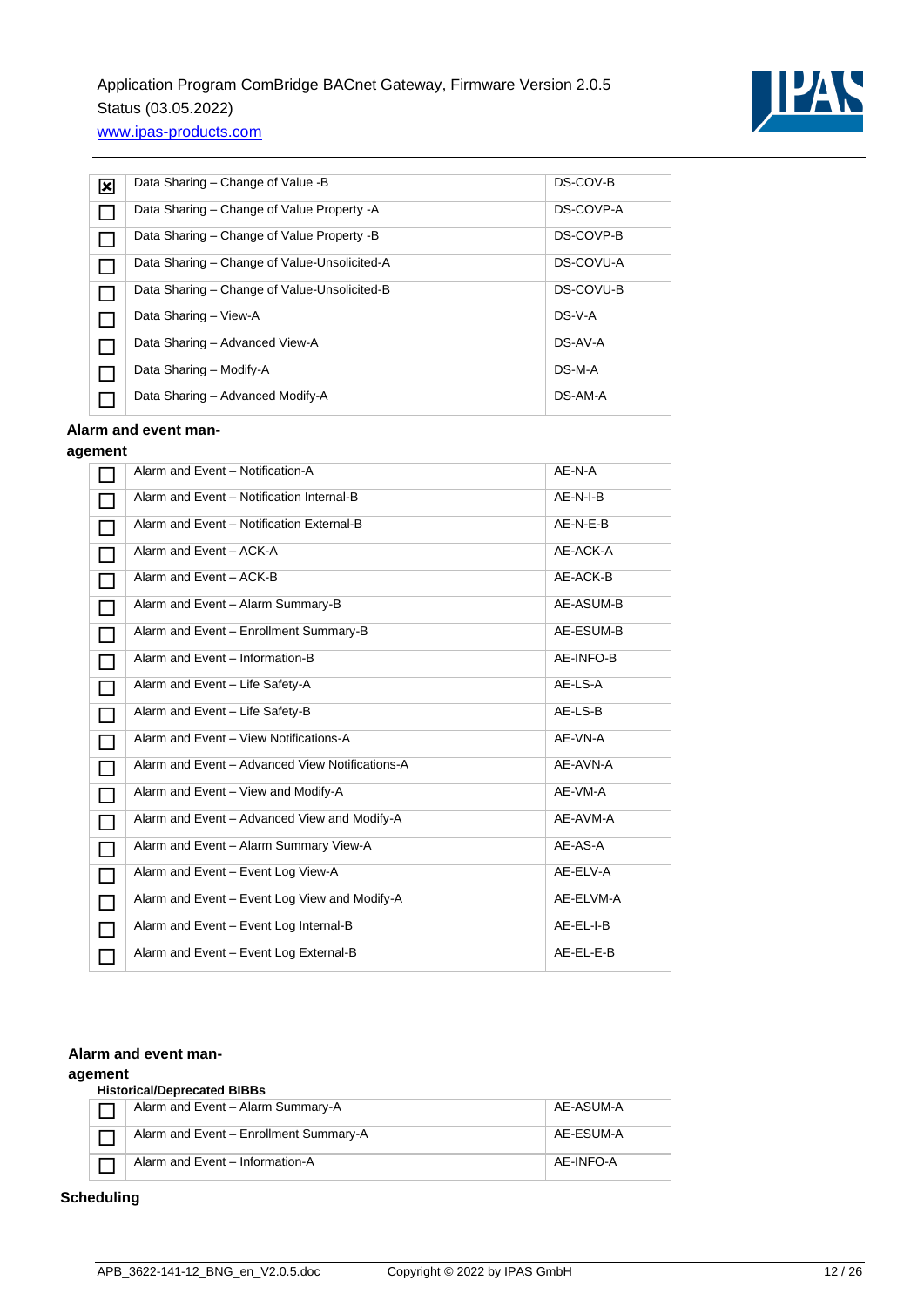

| ٦               | Scheduling - Internal-B                                      | SCHED-I-B    |
|-----------------|--------------------------------------------------------------|--------------|
|                 | Scheduling - External-B                                      | SCHED-E-B    |
| П               | Scheduling - Advanced View Modify-A                          | SCHED-AVM-A  |
| П               | Scheduling - View Modify-A                                   | SCHED-VM-A   |
| П               | Scheduling - Weekly Schedule-A                               | SCHED-WS-A   |
| П               | Scheduling - Weekly Schedule Internal-B                      | SCHED-WS-I-B |
| $\Box$          | Scheduling - Readable-B                                      | SCHED-R-B    |
|                 | <b>Historical/Deprecated BIBBs</b>                           |              |
|                 | $Scheduling - A$                                             | SCHED-A      |
| <b>Trending</b> |                                                              |              |
|                 | Trending - Viewing and Modifying Trends-A                    | T-VMT-A      |
|                 | Trending - Viewing and Modifying Internal-B                  | T-VMT-I-B    |
|                 | Trending - Viewing and Modifying External-B                  | T-VMT-E-B    |
|                 | Trending - Viewing and Modifying Multiple Values-A           | T-VMMV-A     |
| $\Box$          | Trending - Viewing and Modifying Multiple Values Internal-B  | T-VMMV-I-B   |
|                 | Trending - Viewing and Modifying Multiple Values External -B | T-VMMV-E-B   |
| $\Box$          | Trending - Automated Multiple Value Retrieval-A              | T-AMVR-A     |
| П               | Trending - Automated Multiple Value Retrieval-B              | T-AMVR-B     |
| П               | Trending - View-A                                            | $T-V-A$      |
| H               | Trending - Advanced View and Modify-A                        | T-AVM-A      |
| H               | Trending - Archival-A                                        | $T-A-A$      |
| $\Box$          | Trending - Automated Trend Retrieval-A                       | T-ATR-A      |
|                 | Trending - Automated Trend Retrieval-B                       | T-ATR-B      |
|                 | <b>Historical/Deprecated BIBBs</b>                           |              |
|                 | Trending - Viewing and Modifying Trends-A                    | T-VMT-A      |
|                 | Trending - Viewing and Modifying Multiple Values-A           | T-VMMV-A     |

#### **Device management**

|   | Device Management - Dynamic Device Binding-A       | DM-DDB-A |
|---|----------------------------------------------------|----------|
| ⊠ | Device Management - Dynamic Device Binding-B       | DM-DDB-B |
|   | Device Management - Dynamic Object Binding-A       | DM-DOB-A |
| ⊠ | Device Management - Dynamic Object Binding-B       | DM-DOB-B |
|   | Device Management - Device Communication Control-A | DM-DCC-A |
| ⊠ | Device Management - Device Communication Control-B | DM-DCC-B |
|   | Device Management - Private Transfer-A             | DM-PT-A  |
|   | Device Management - Private Transfer-B             | DM-PT-B  |
|   | Device Management - Text Message-A                 | DM-TM-A  |
|   | Device Management - Text Message-B                 | DM-TM-B  |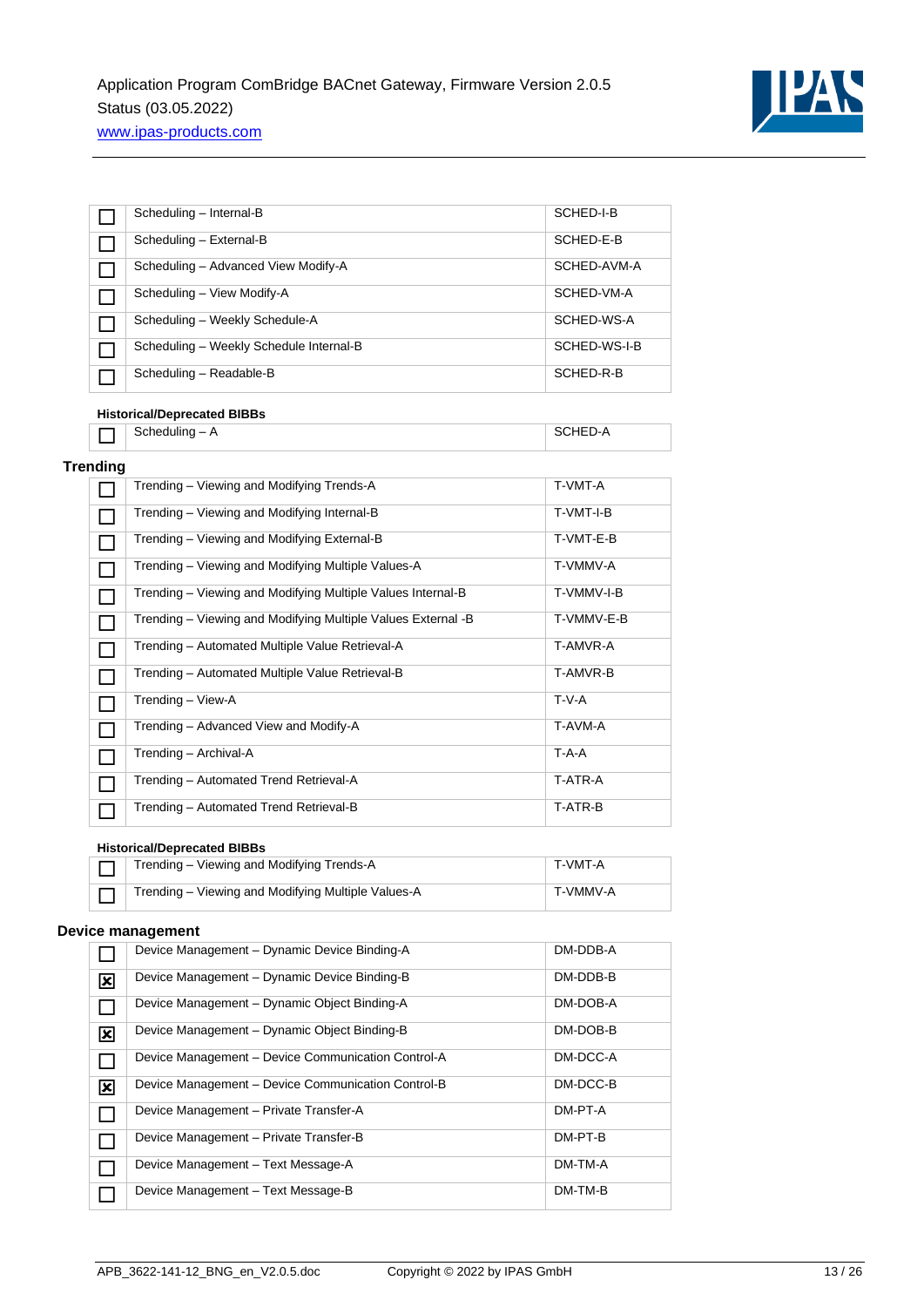

|                             | Device Management - Time Synchronization-A           | DM-TS-A  |
|-----------------------------|------------------------------------------------------|----------|
|                             | Device Management - Time Synchronization-B           | DM-TS-B  |
|                             | Device Management - UTC Time Synchronization-A       | DM-UTC-A |
|                             | Device Management - UTC Time Synchronization-B       | DM-UTC-B |
|                             | Device Management - Reinitialize Device-A            | DM-RD-A  |
| ⊠                           | Device Management - Reinitialize Device-B            | DM-RD-B  |
| $\mathcal{L}_{\mathcal{A}}$ | Device Management - Backup and Restore-A             | DM-BR-A  |
| $\Box$                      | Device Management - Backup and Restore-B             | DM-BR-B  |
| П                           | Device Management - Restart-A                        | DM-R-A   |
| m.                          | Device Management - Restart-B                        | $DM-R-B$ |
|                             | Device Management - List Manipulation-A              | DM-LM-A  |
| $\overline{\phantom{0}}$    | Device Management - List Manipulation-B              | DM-LM-B  |
| n an I                      | Device Management - Object Creation and Deletion-A   | DM-OCD-A |
| $\overline{\phantom{0}}$    | Device Management - Object Creation and Deletion-B   | DM-OCD-B |
|                             | Device Management - Virtual Terminal-A               | DM-VT-A  |
| $\overline{\phantom{0}}$    | Device Management - Virtual Terminal-B               | DM-VT-B  |
| $\Box$                      | Device Management - Automatic Network Mapping-A      | DM-ANM-A |
| П                           | Device Management - Automatic Device Mapping-A       | DM-ADM-A |
|                             | Device Management - Automatic Time Synchronization-A | DM-ATS-A |
|                             | Device Management - Manual Time Synchronization-A    | DM-MTS-A |

### **Network management**

| Network Management - Connection Establishment-A | NM-CE-A |
|-------------------------------------------------|---------|
| Network Management - Connection Establishment-B | NM-CE-B |
| Network Management - Router Configuration-A     | NM-RC-A |
| Network Management - Router Configuration-B     | NM-RC-B |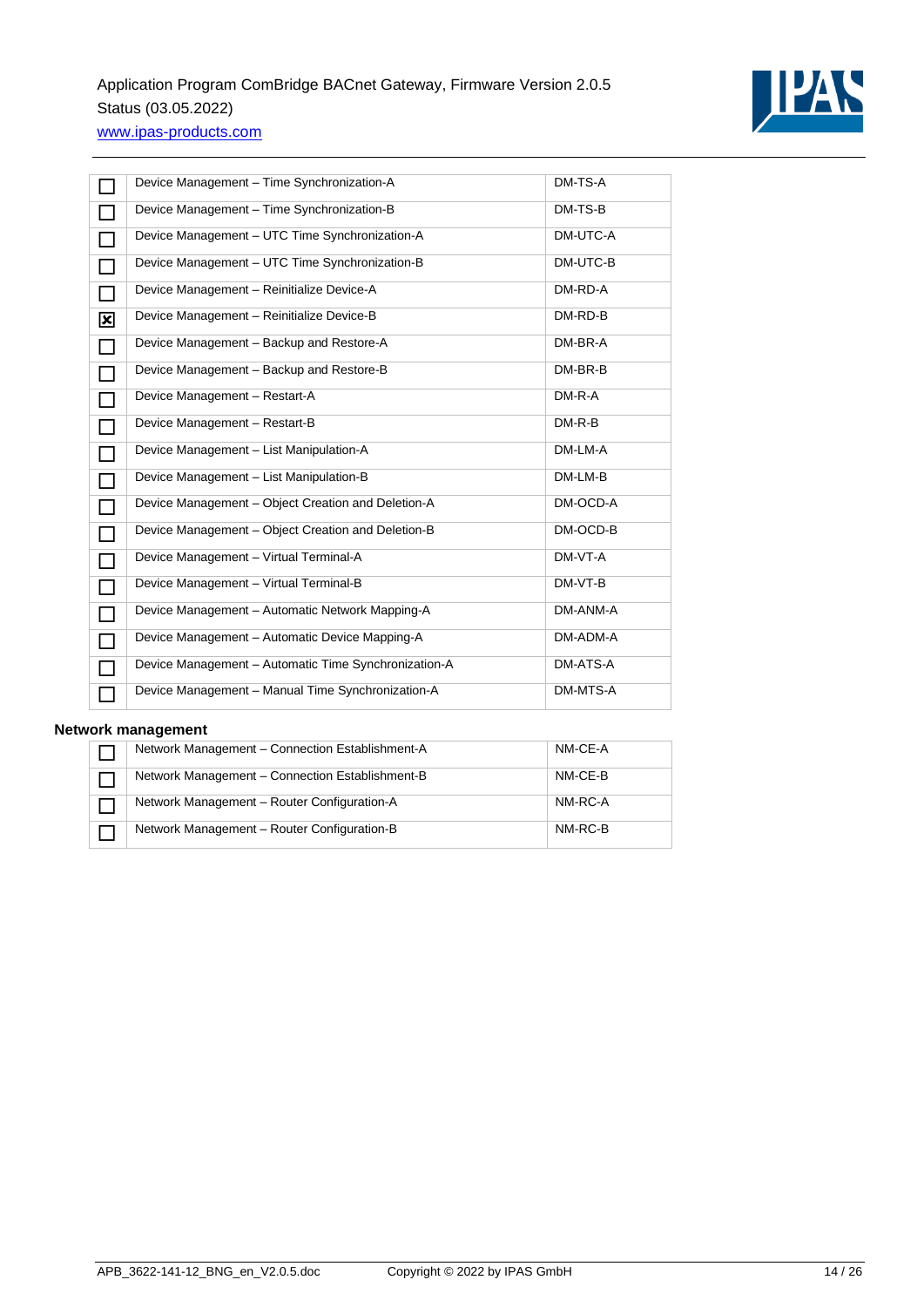

## <span id="page-14-0"></span>**1.4 Standard object types supported**

| Object type               | <b>Supported</b>            | Can be created<br>dynamically | Can be deleted<br>dynamically |
|---------------------------|-----------------------------|-------------------------------|-------------------------------|
| Analog Input              | 区                           |                               |                               |
| Analog Output             | $\overline{\mathbf{x}}$     | П                             |                               |
| Analog Value              | $\overline{\mathbf{x}}$     |                               |                               |
| <b>Binary Input</b>       | 区                           | L.                            |                               |
| <b>Binary Output</b>      | $\overline{\mathbf{x}}$     |                               |                               |
| <b>Binary Value</b>       | $\overline{\mathbf{x}}$     | $\Box$                        |                               |
| Calendar                  | $\blacksquare$              |                               |                               |
| Command                   | <b>COL</b>                  | <b>COL</b>                    |                               |
| Device                    | 区                           |                               |                               |
| <b>Event Enrollment</b>   | $\overline{\phantom{a}}$    | m.                            |                               |
| File                      |                             | $\mathcal{L}$                 |                               |
| Group                     | $\mathcal{L}_{\mathcal{A}}$ | $\Box$                        |                               |
| Loop                      |                             |                               |                               |
| Multi-State Input         | П                           | $\overline{\phantom{a}}$      |                               |
| Multi-State Output        |                             |                               |                               |
| <b>Notification Class</b> |                             | П                             |                               |
| Program                   |                             |                               |                               |
| Schedule                  |                             | $\Box$                        |                               |
| Averaging                 |                             |                               |                               |
| Multi-State Value         |                             |                               |                               |
| <b>Trend Log</b>          |                             |                               |                               |
| Life-Safety-Point         | $\Box$                      |                               |                               |
| Life-Safety-Zone          |                             |                               |                               |
| Accumulator               |                             |                               |                               |
| Pulse-Converter           |                             |                               |                               |
| Event Log                 | $\Box$                      | $\Box$                        |                               |
| Global Group              |                             |                               |                               |
| <b>Trend Log Multiple</b> |                             |                               |                               |
| Load Control              |                             |                               |                               |
| Structured-View           |                             |                               |                               |
| Access Door               |                             |                               |                               |
| (unassigned)              |                             | П                             |                               |
| <b>Access Credential</b>  |                             |                               |                               |
| <b>Access Point</b>       |                             |                               |                               |
| <b>Access Rights</b>      |                             |                               |                               |
| Access User               |                             |                               |                               |
| Access Zone               |                             |                               |                               |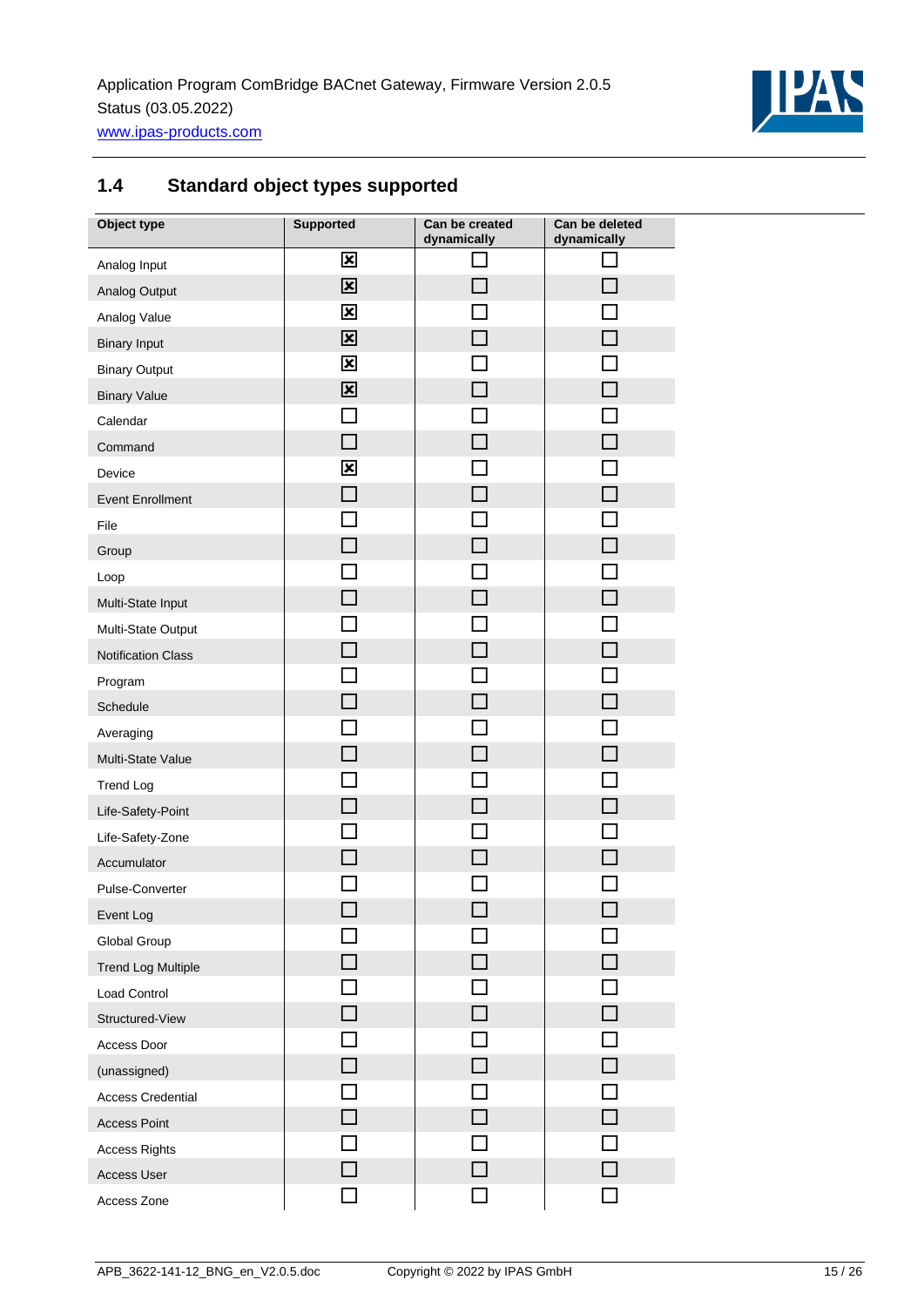

| Credential Data Input        |  |              |
|------------------------------|--|--------------|
| <b>Network Security</b>      |  |              |
| <b>Bitstring Value</b>       |  | $\mathbf{I}$ |
| <b>Characterstring Value</b> |  |              |
| Date Pattern Value           |  |              |
| Date Value                   |  |              |
| Datetime Pattern Value       |  |              |
| Datetime Value               |  |              |
| Integer Value                |  | $\mathsf{L}$ |
| Large Analog Value           |  |              |
| <b>Octetstring Value</b>     |  |              |
| Positive Integer Value       |  |              |
| <b>Time Pattern Value</b>    |  |              |
| <b>Time Value</b>            |  |              |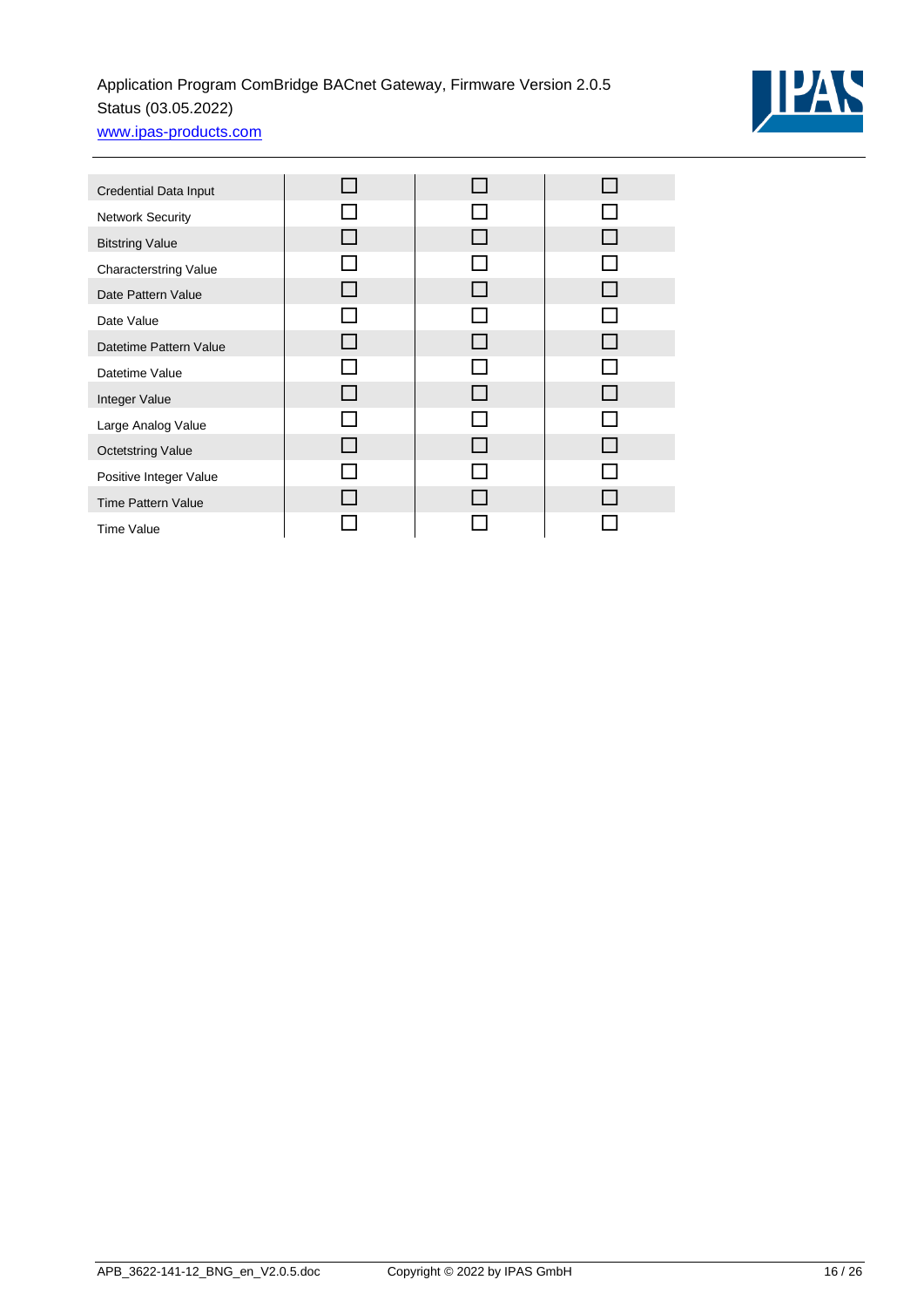

| <b>Analog Input Properties</b> | supported               | Readable/<br>Writable | <b>Range restrictions</b> |
|--------------------------------|-------------------------|-----------------------|---------------------------|
| Object_Identifier              | 区                       | R.                    |                           |
| Object_Name                    | $\overline{\mathbf{x}}$ | R                     |                           |
| Object_Type                    | $\overline{\mathbf{x}}$ | $\mathsf{R}$          |                           |
| Present_Value                  | $\overline{\mathbf{x}}$ | R.                    |                           |
| Description                    | $\overline{\mathbf{x}}$ | ${\sf R}$             |                           |
| Device_Type                    | П                       |                       |                           |
| Status_Flags                   | $\overline{\mathbf{x}}$ | $\mathsf{R}$          |                           |
| Event_State                    | $\overline{\mathbf{x}}$ | R                     |                           |
| Reliability                    | $\Box$                  |                       |                           |
| Out_Of_Service                 | $\overline{\mathbf{x}}$ | W                     |                           |
| Update_Interval                | $\Box$                  |                       |                           |
| Units                          | $\overline{\mathbf{x}}$ | R                     |                           |
| Min_Pres_Value                 | $\Box$                  |                       |                           |
| Max_Pres_Value                 | П                       |                       |                           |
| Resolution                     | $\Box$                  |                       |                           |
| COV_Increment                  | $\Box$                  |                       |                           |
| Time_Delay                     | $\Box$                  |                       |                           |
| Notification_Class             | П                       |                       |                           |
| High_Limit                     | $\Box$                  |                       |                           |
| Low_Limit                      | П                       |                       |                           |
| Deadband                       | $\Box$                  |                       |                           |
| Limit_Enable                   | $\Box$                  |                       |                           |
| Event_Enable                   | $\Box$                  |                       |                           |
| Acked_Transitions              | П                       |                       |                           |
| Notify_Type                    | $\Box$                  |                       |                           |
| Event_Time_Stamps              |                         |                       |                           |
| Profile_Name                   |                         |                       |                           |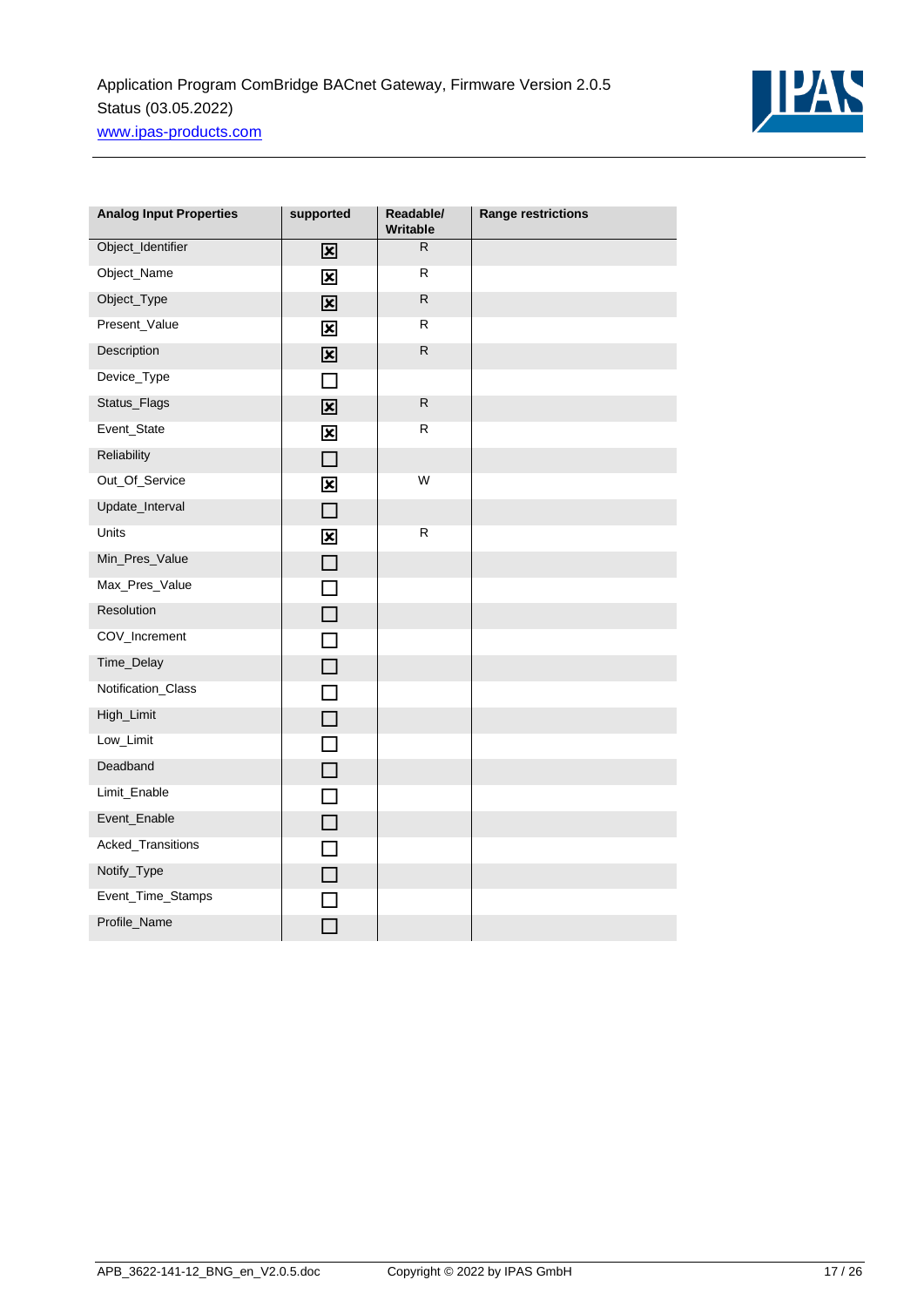

| <b>Analog Output Properties</b> | supported                | Readable/<br>Writable | <b>Range restrictions</b> |
|---------------------------------|--------------------------|-----------------------|---------------------------|
| Object_Identifier               | 区                        | $\overline{R}$        |                           |
| Object_Name                     | 図                        | R                     |                           |
| Object_Type                     | $\overline{\mathbf{x}}$  | $\mathsf{R}$          |                           |
| Present_Value                   | $\overline{\mathbf{x}}$  | W                     |                           |
| Description                     | 図                        | ${\sf R}$             |                           |
| Device_Type                     | П                        |                       |                           |
| Status_Flags                    | $\overline{\mathbf{x}}$  | ${\sf R}$             |                           |
| Event_State                     | $\overline{\mathbf{x}}$  | R                     |                           |
| Reliability                     | $\Box$                   |                       |                           |
| Out_Of_Service                  | $\overline{\mathbf{x}}$  | W                     |                           |
| <b>Units</b>                    | $\overline{\mathbf{x}}$  | $\mathsf{R}$          |                           |
| Min_Pres_Value                  | $\Box$                   |                       |                           |
| Max_Pres_Value                  | $\Box$                   |                       |                           |
| Resolution                      | П                        |                       |                           |
| Priority_Array                  | $\overline{\mathbf{x}}$  | W                     |                           |
| Relinquish_Default              | $\overline{\mathbf{x}}$  | R                     |                           |
| COV_Increment                   | $\Box$                   |                       |                           |
| Time_Delay                      | П                        |                       |                           |
| Notification_Class              | П                        |                       |                           |
| High_Limit                      | $\overline{\phantom{a}}$ |                       |                           |
| Low_Limit                       | П                        |                       |                           |
| Deadband                        | П                        |                       |                           |
| Limit_Enable                    | $\Box$                   |                       |                           |
| Event_Enable                    | П                        |                       |                           |
| Acked_Transitions               | $\Box$                   |                       |                           |
| Notify_Type                     | П                        |                       |                           |
| Event_Time_Stamps               |                          |                       |                           |
| Profile_Name                    |                          |                       |                           |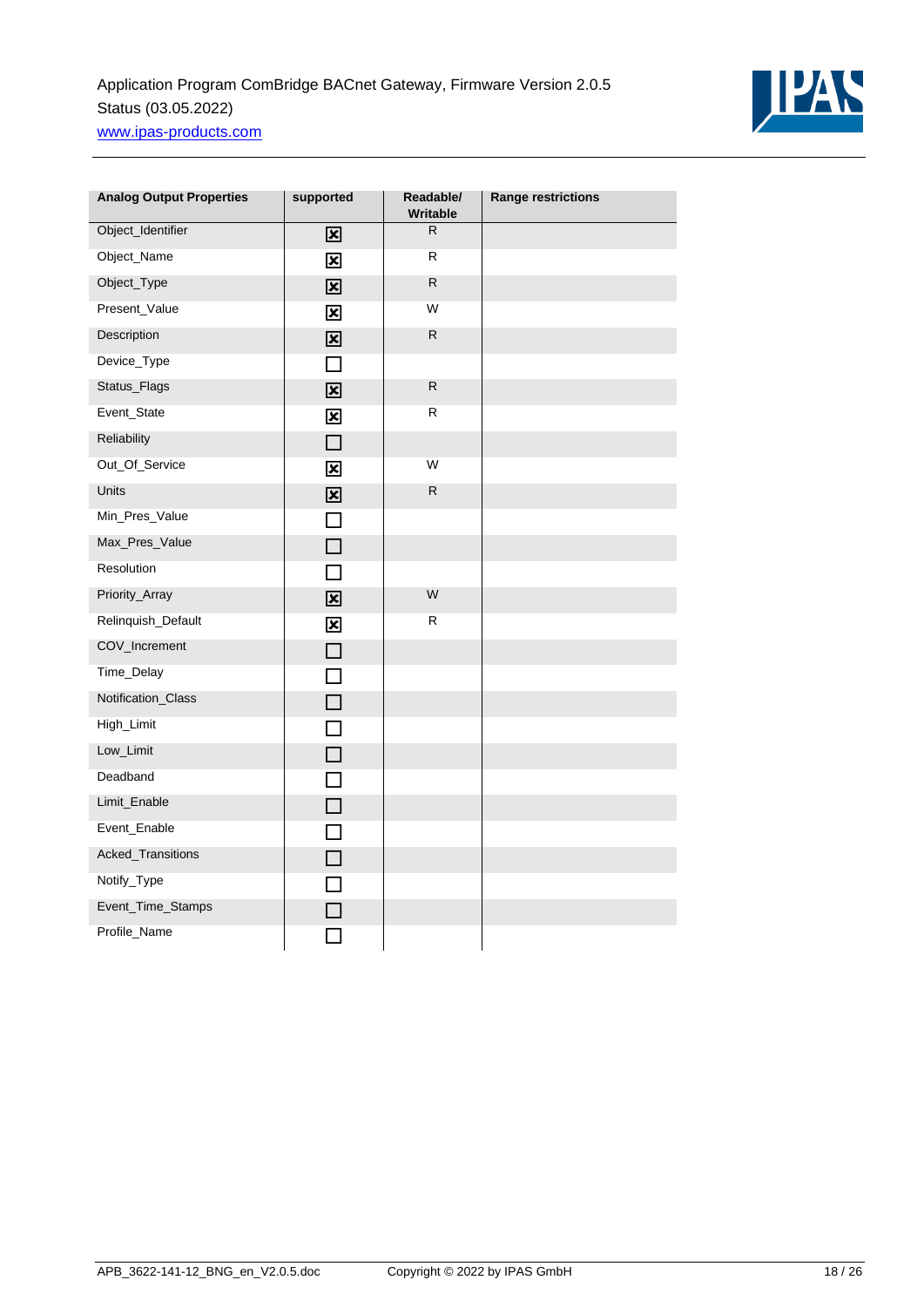

| <b>Analog Value Properties</b> | supported                 | Readable/<br>Writable | <b>Range restrictions</b> |
|--------------------------------|---------------------------|-----------------------|---------------------------|
| Object_Identifier              | 図                         | $\mathsf{R}$          |                           |
| Object_Name                    | $\overline{\mathbf{x}}$   | $\mathsf R$           |                           |
| Object_Type                    | $\overline{\mathbf{x}}$   | ${\sf R}$             |                           |
| Present_Value                  | $\overline{\mathbf{x}}$   | $\mathsf{R}$          |                           |
| Description                    | $\overline{\mathbf{x}}$   | ${\sf R}$             |                           |
| Status_Flags                   | $\overline{\mathbf{x}}$   | R                     |                           |
| Event_State                    | $\overline{\mathbf{x}}$   | $\mathsf R$           |                           |
| Reliability                    | П                         |                       |                           |
| Out_Of_Service                 | $\overline{\mathbf{x}}$   | W                     |                           |
| Units                          | $\boldsymbol{\mathsf{x}}$ | R                     |                           |
| Priority_Array                 | $\overline{\mathbf{x}}$   | W                     |                           |
| Relinquish_Default             | $\overline{\mathbf{x}}$   | ${\sf R}$             |                           |
| COV_Increment                  | $\Box$                    |                       |                           |
| Time_Delay                     | П                         |                       |                           |
| Notification_Class             | $\Box$                    |                       |                           |
| High_Limit                     | $\Box$                    |                       |                           |
| Low_Limit                      | $\Box$                    |                       |                           |
| Deadband                       | $\Box$                    |                       |                           |
| Limit_Enable                   | $\Box$                    |                       |                           |
| Event_Enable                   | П                         |                       |                           |
| Acked_Transitions              | $\Box$                    |                       |                           |
| Notify_Type                    | $\Box$                    |                       |                           |
| Event_Time_Stamps              | П                         |                       |                           |
| Profile_Name                   |                           |                       |                           |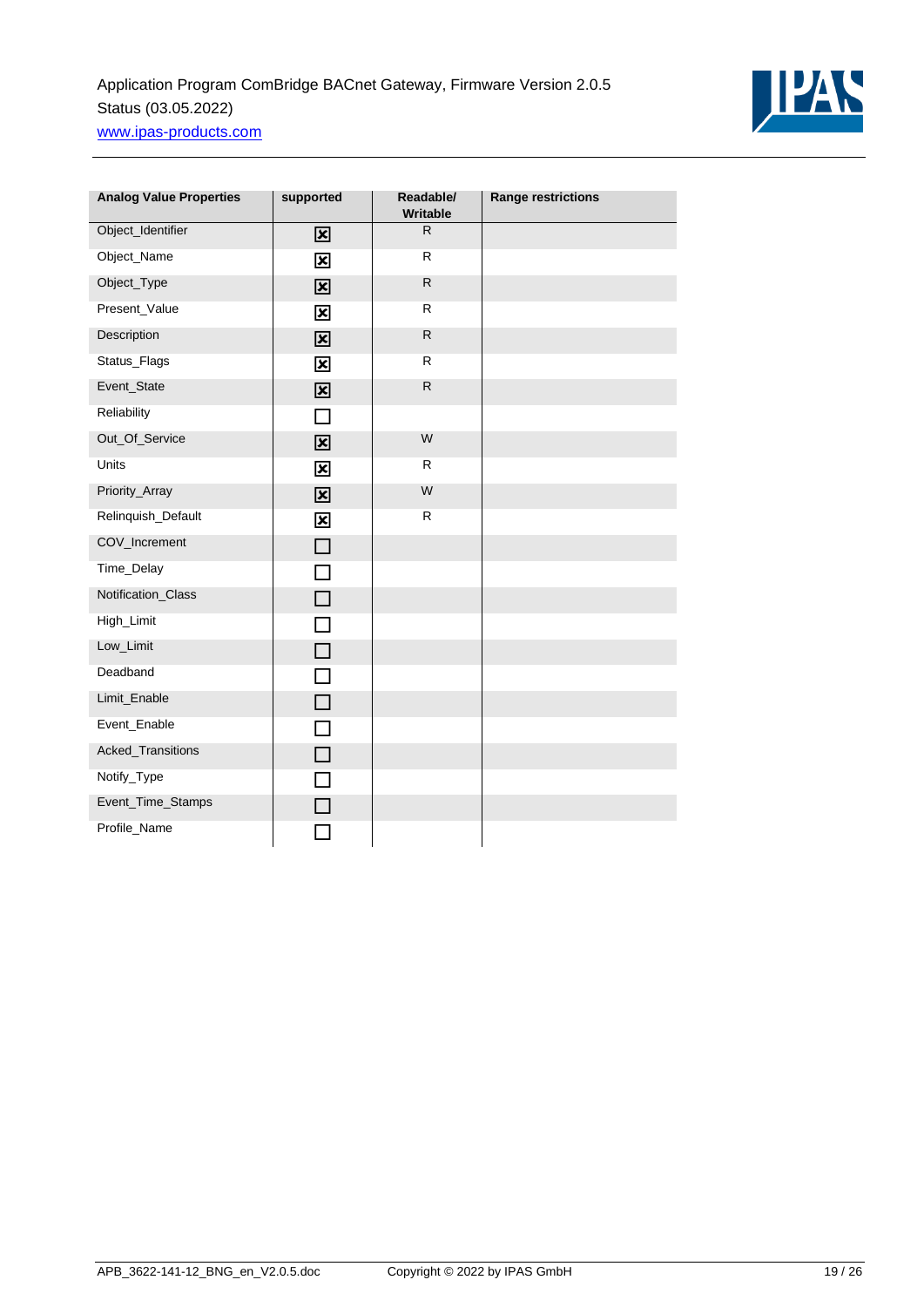

| <b>Binary Input Properties</b> | supported               | Readable/<br><b>Writable</b> | <b>Range restrictions</b> |
|--------------------------------|-------------------------|------------------------------|---------------------------|
| Object_Identifier              | 図                       | R.                           |                           |
| Object_Name                    | $\overline{\mathbf{x}}$ | R.                           |                           |
| Object_Type                    | $\overline{\mathbf{x}}$ | ${\sf R}$                    |                           |
| Present_Value                  | $\overline{\mathbf{x}}$ | $\mathsf{R}$                 |                           |
| Description                    | $\overline{\mathbf{x}}$ | $\mathsf{R}$                 |                           |
| Device_Type                    | П                       |                              |                           |
| Status_Flags                   | $\overline{\mathbf{x}}$ | $\mathsf{R}$                 |                           |
| Event_State                    | $\overline{\mathbf{x}}$ | R.                           |                           |
| Reliability                    | $\Box$                  |                              |                           |
| Out_Of_Service                 | $\overline{\mathbf{x}}$ | W                            |                           |
| Polarity                       | $\overline{\mathbf{x}}$ | $\mathsf{R}$                 |                           |
| Inactive_Text                  | $\Box$                  |                              |                           |
| Active_Text                    | $\Box$                  |                              |                           |
| Change_Of_State_Time           | $\Box$                  |                              |                           |
| Change_Of_State_Count          | $\Box$                  |                              |                           |
| Time_Of_State_Count_Reset      | П                       |                              |                           |
| Elapsed_Active_Time            | $\Box$                  |                              |                           |
| Time_Of_Active_Time_Reset      | П                       |                              |                           |
| Time_Delay                     | $\Box$                  |                              |                           |
| Notification_Class             | $\Box$                  |                              |                           |
| Alarm_Value                    | $\Box$                  |                              |                           |
| Event_Enable                   | $\Box$                  |                              |                           |
| Acked_Transitions              | $\Box$                  |                              |                           |
| Notify_Type                    | П                       |                              |                           |
| Event_Time_Stamps              | П                       |                              |                           |
| Profile_Name                   |                         |                              |                           |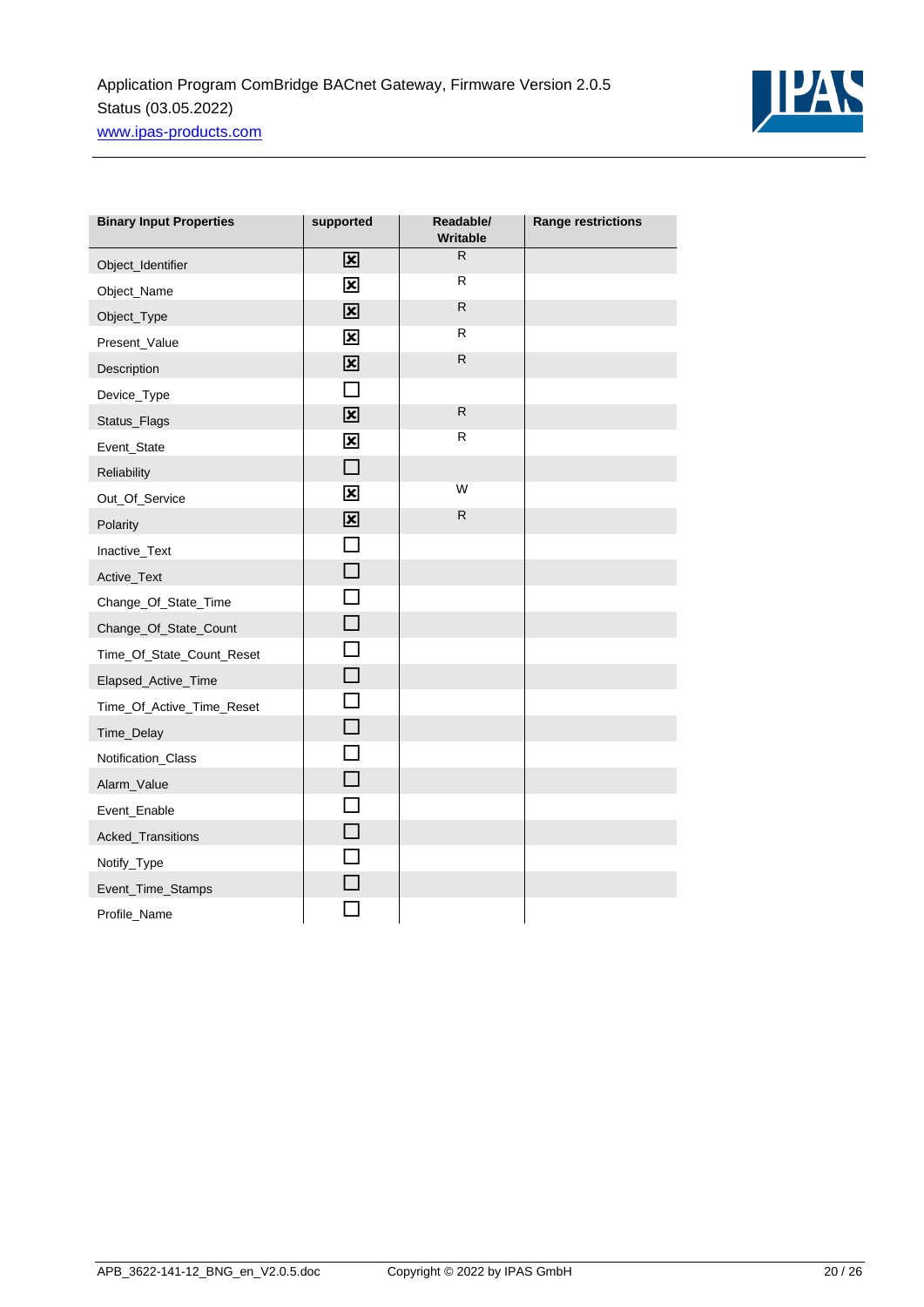

| <b>Binary Outoput Properties</b> | supported               | Readable/<br>Writable | <b>Range restrictions</b> |
|----------------------------------|-------------------------|-----------------------|---------------------------|
| Object_Identifier                | 図                       | $\mathsf{R}$          |                           |
| Object_Name                      | $\overline{\mathbf{x}}$ | R                     |                           |
| Object_Type                      | $\overline{\mathbf{x}}$ | $\mathsf{R}$          |                           |
| Present_Value                    | $\overline{\mathbf{x}}$ | W                     |                           |
| Description                      | $\overline{\mathbf{x}}$ | $\mathsf{R}$          |                           |
| Device_Type                      | ΙI                      |                       |                           |
| Status_Flags                     | $\overline{\mathbf{x}}$ | ${\sf R}$             |                           |
| Event_State                      | 図                       | R                     |                           |
| Reliability                      | П                       |                       |                           |
| Out_Of_Service                   | $\overline{\mathbf{x}}$ | W                     |                           |
| Polarity                         | $\mathbf{\overline{x}}$ | $\mathsf{R}$          |                           |
| Inactive_Text                    |                         |                       |                           |
| Active_Text                      | П                       |                       |                           |
| Change_Of_State_Time             |                         |                       |                           |
| Change_Of_State_Count            | H                       |                       |                           |
| Time_Of_State_Count_Reset        |                         |                       |                           |
| Elapsed_Active_Time              |                         |                       |                           |
| Time_Of_Active_Time_Reset        |                         |                       |                           |
| Minimum_Off_Time                 | H                       |                       |                           |
| Minimum_On_Time                  |                         |                       |                           |
| Priority_Array                   | $\mathbf{\overline{x}}$ | W                     |                           |
| Relinquish_Default               | 図                       | R                     |                           |
| Time_Delay                       |                         |                       |                           |
| Notification_Class               |                         |                       |                           |
| Feedback_Value                   |                         |                       |                           |
| Event_Enable                     | - 1                     |                       |                           |
| Acked_Transitions                |                         |                       |                           |
| Notify_Type                      |                         |                       |                           |
| Event_Time_Stamps                |                         |                       |                           |
| Profile_Name                     |                         |                       |                           |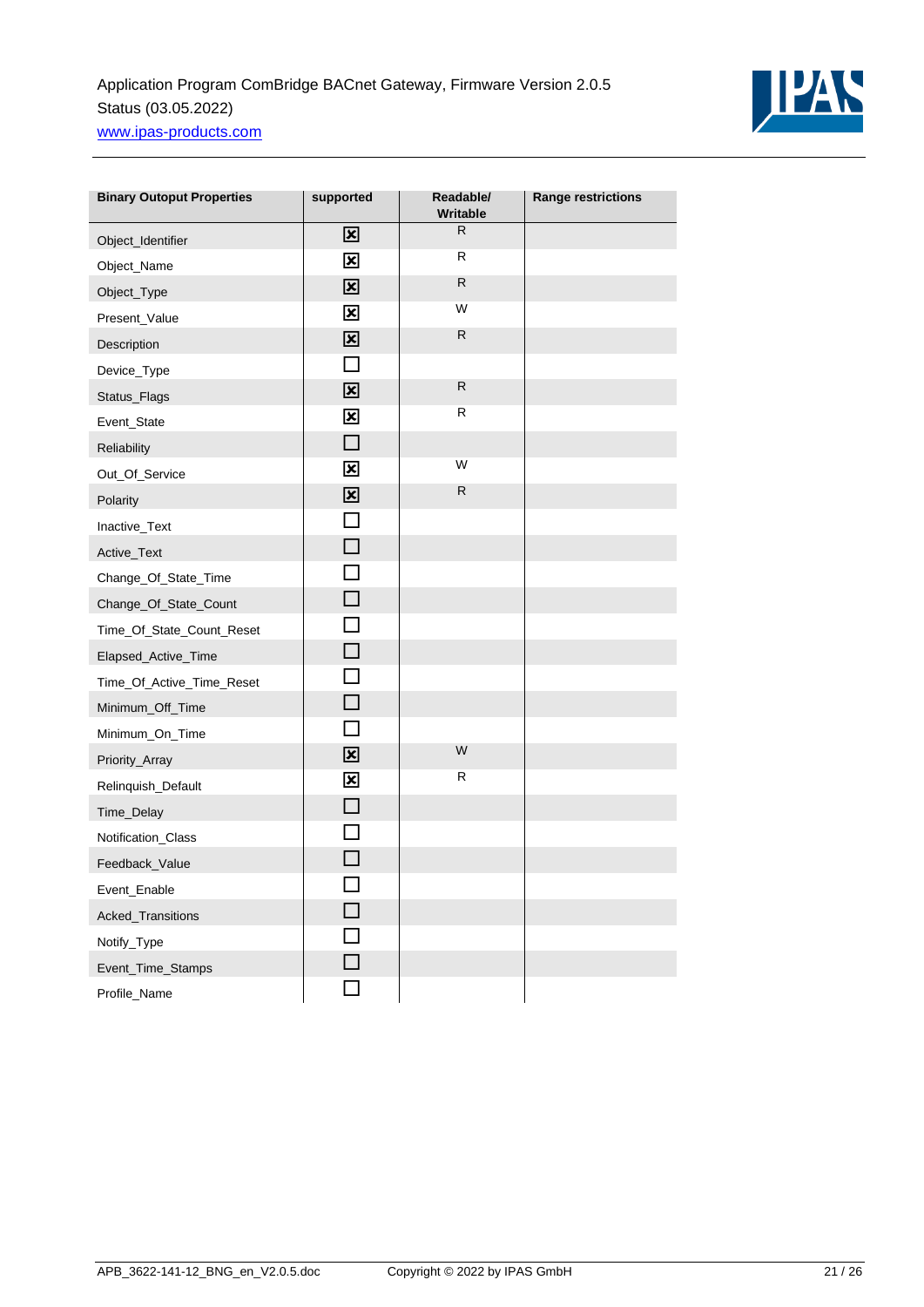

| <b>Binary Value Properties</b> | supported               | Readable/<br><b>Writable</b> | <b>Range restrictions</b> |
|--------------------------------|-------------------------|------------------------------|---------------------------|
| Object_Identifier              | 図                       | R                            |                           |
| Object_Name                    | $\mathbf{\overline{x}}$ | R.                           |                           |
| Object_Type                    | 区                       | R.                           |                           |
| Present_Value                  | $\overline{\mathbf{x}}$ | R                            |                           |
| Description                    | 図                       | $\mathsf R$                  |                           |
| Status_Flags                   | $\overline{\mathbf{x}}$ | R                            |                           |
| Event_State                    | $\overline{\mathbf{x}}$ | ${\sf R}$                    |                           |
| Reliability                    | $\Box$                  |                              |                           |
| Out_Of_Service                 | $\overline{\mathbf{x}}$ | W                            |                           |
| Inactive_Text                  | $\Box$                  |                              |                           |
| Active_Text                    | $\Box$                  |                              |                           |
| Change_Of_State_Time           | П                       |                              |                           |
| Change_Of_State_Count          | $\Box$                  |                              |                           |
| Time_Of_State_Count_Reset      | $\Box$                  |                              |                           |
| Elapsed_Active_Time            | $\Box$                  |                              |                           |
| Time_Of_Active_Time_Reset      | $\Box$                  |                              |                           |
| Minimum_Off_Time               | $\Box$                  |                              |                           |
| Minimum_On_Time                | П                       |                              |                           |
| Priority_Array                 | 図                       | W                            |                           |
| Relinquish_Default             | $\overline{\mathbf{x}}$ | R.                           |                           |
| Time_Delay                     | $\Box$                  |                              |                           |
| Notification_Class             | $\Box$                  |                              |                           |
| Alarm_Value                    | $\Box$                  |                              |                           |
| Event_Enable                   | $\Box$                  |                              |                           |
| Acked_Transitions              | $\Box$                  |                              |                           |
| Notify_Type                    | $\Box$                  |                              |                           |
| Event_Time_Stamps              |                         |                              |                           |
| Profile_Name                   |                         |                              |                           |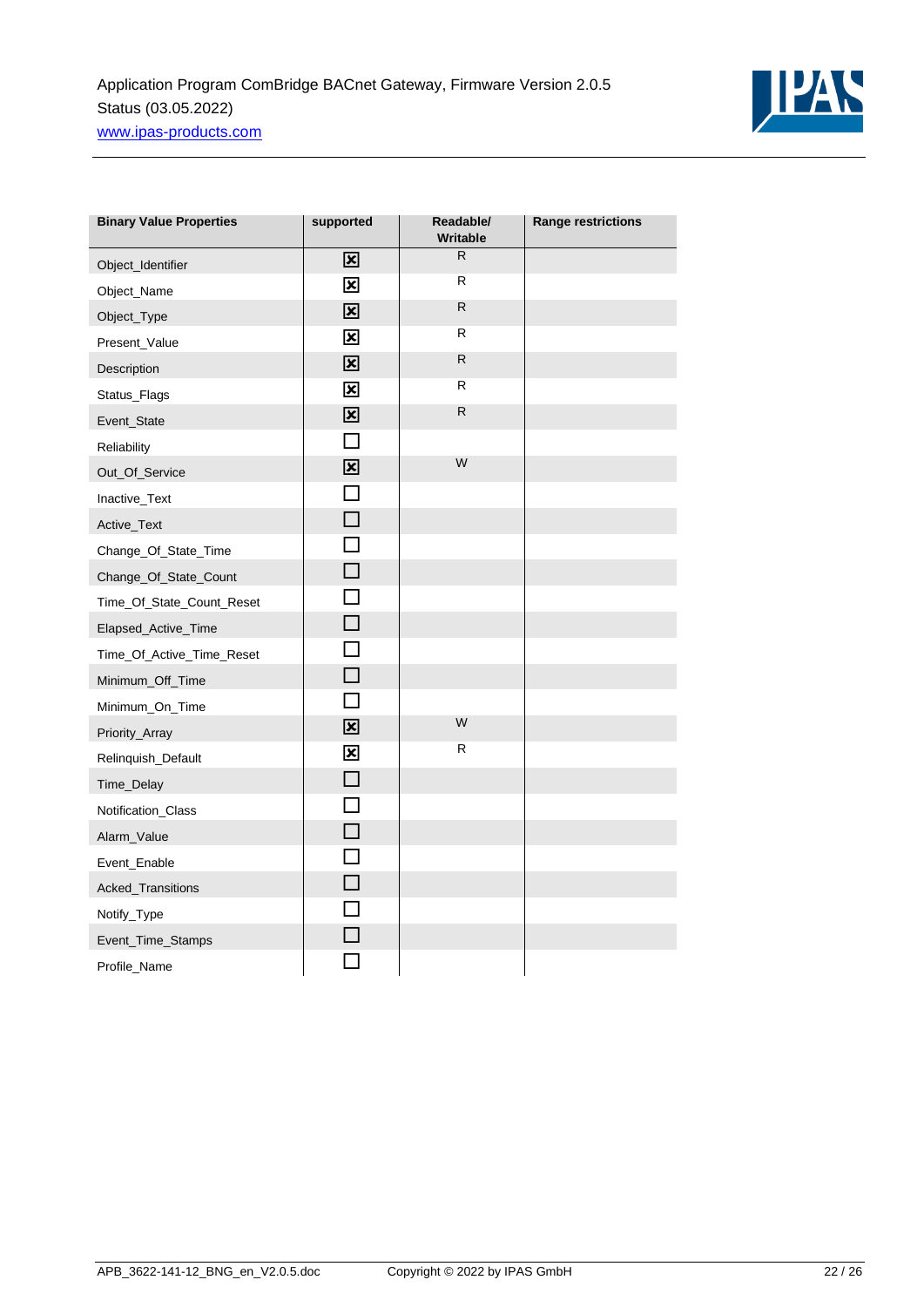

| <b>Device Properties</b>        | supported               | Readable/<br><b>Writable</b> | Range<br>restrictions |
|---------------------------------|-------------------------|------------------------------|-----------------------|
| Object_Identifier               | 図                       | R.                           |                       |
| Object_Name                     | 図                       | $\mathsf{R}$                 |                       |
| Object_Type                     | $\mathbf{\overline{x}}$ | R.                           |                       |
| System_Status                   | $\overline{\mathbf{x}}$ | R                            |                       |
| Vendor_Name                     | 区                       | R.                           |                       |
| Vendor_Identifier               | $\overline{\mathbf{x}}$ | R                            |                       |
| Model_Name                      | $\overline{\mathbf{x}}$ | $\mathsf{R}$                 |                       |
| Firmware_Revision               | $\overline{\mathbf{x}}$ | R                            |                       |
| Application_Software_Version    | $\mathbf{\overline{x}}$ | R                            |                       |
| Location                        | $\overline{\mathbf{x}}$ | R                            |                       |
| Description                     | $\overline{\mathbf{x}}$ | R                            |                       |
| Protocol_Version                | $\overline{\mathbf{x}}$ | R                            |                       |
| Protocol_Revision               | $\overline{\mathbf{x}}$ | $\mathsf{R}$                 |                       |
| Protocol_Services_Supported     | $\overline{\mathbf{x}}$ | $\mathsf{R}$                 |                       |
| Protocol_Object_Types_Supported | 図                       | R.                           |                       |
| Object_List                     | $\overline{\mathbf{x}}$ | R                            |                       |
| Structured_Object_List          | $\Box$                  |                              |                       |
| Max_APDU_Length_Accepted        | $\overline{\mathbf{x}}$ | R                            |                       |
| Segmentation_Supported          | $\overline{\mathbf{x}}$ | R.                           |                       |
| Max_Segments_Accepted           | П                       |                              |                       |
| VT_Classes_Supported            | П                       |                              |                       |
| Active_VT_Sessions              | П                       |                              |                       |
| Local_Time                      | П                       |                              |                       |
| Local_Date                      |                         |                              |                       |
| UTC_Offset                      |                         |                              |                       |
| Daylight_Savings_Status         |                         |                              |                       |
| APDU_Segment_Timeout            | H                       |                              |                       |
| APDU_Timeout                    | $\overline{\mathbf{x}}$ | $\mathsf R$                  |                       |
| Number_Of_APDU_Retries          | $\overline{\mathbf{x}}$ | R                            |                       |
| List_Of_Session_Keys            | $\Box$                  |                              |                       |
| Time_Synchronization_Recipients | $\Box$                  |                              |                       |
| Max_Master                      | $\sim$                  |                              |                       |
| Max_Info_Frames                 | $\Box$                  |                              |                       |
| Device_Address_Binding          | $\overline{\mathbf{x}}$ | R                            |                       |
| Database_Revision               | $\overline{\mathbf{x}}$ | $\mathsf R$                  |                       |
| Configuration_Files             | П                       |                              |                       |
| Last_Restore_Time               | П                       |                              |                       |
| Backup_Failure_Timeout          |                         |                              |                       |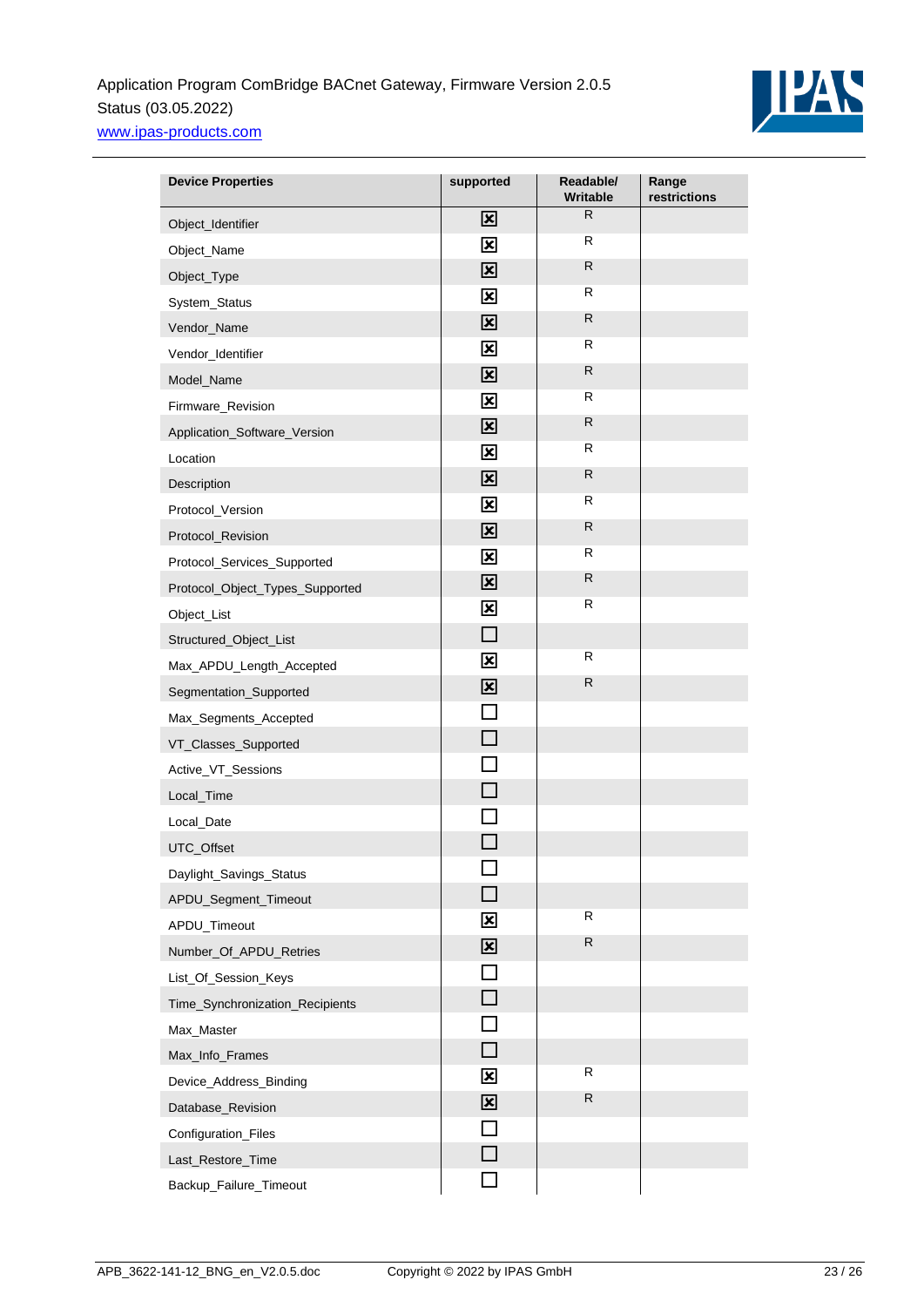

| <b>Device Properties</b>            | supported               | Readable/<br><b>Writable</b> | Range<br>restrictions |
|-------------------------------------|-------------------------|------------------------------|-----------------------|
| Backup_Preparation_Time             | $\mathsf{L}$            |                              |                       |
| Restore_Preparation_Time            |                         |                              |                       |
| Restore_Completion_Time             | H                       |                              |                       |
| Backup_And_Restore_State            | <b>COL</b>              |                              |                       |
| Active_COV_Subscriptions            | $\mathbf{\overline{x}}$ | $\mathsf{R}$                 |                       |
| Slave_Proxy_Enable                  | $\sim$                  |                              |                       |
| Manual_Slave_Adress_Binding         | ┓                       |                              |                       |
| Auto_Slave_Discovery                |                         |                              |                       |
| Slave_Address_Binding               | П                       |                              |                       |
| Last_Restart_Reason                 | n.                      |                              |                       |
| Time_Of_Device_Restart              | П                       |                              |                       |
| Restart_Notification_Recipients     | n                       |                              |                       |
| UTC_Time_Synchronization_Recipients | $\Box$                  |                              |                       |
| Time_Synchronization_Interval       | $\sim$                  |                              |                       |
| Align_Intervals                     | H                       |                              |                       |
| Interval_Offset                     | $\Box$                  |                              |                       |
| Profile_Name                        |                         |                              |                       |
| Priority                            | ⊠                       | W                            | $1 - 16$              |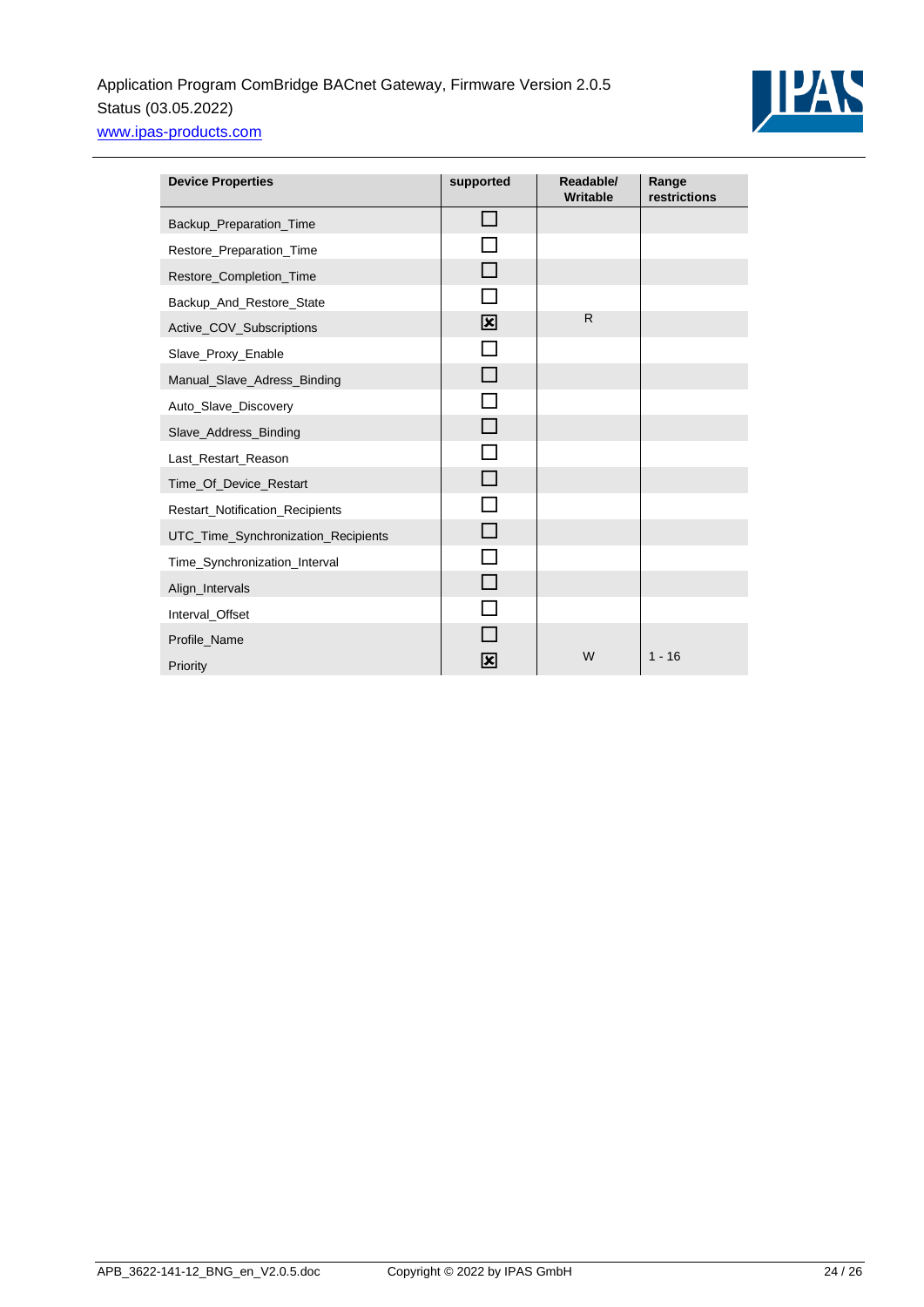

# <span id="page-24-0"></span>**1.5 Segmentation capability**

| Able to transmit segmented messages | Window size |  |
|-------------------------------------|-------------|--|
| Able to receive segmented messages  | Window size |  |

## <span id="page-24-1"></span>**1.6 Data Link Layer options**

The simultaneously supported Data Link Layers of a product are listed with the product model number.

| ⊠                       | BACnet IP, (Annex J)                                      |                                               |
|-------------------------|-----------------------------------------------------------|-----------------------------------------------|
| $\overline{\mathbf{x}}$ | BACnet IP, (Annex J), Foreign Device                      |                                               |
|                         | ISO 8802-3, Ethernet (Clause 7)                           |                                               |
|                         | ANSI/ATA 878.1, 2.5 Mb. ARCNET (Clause 8)                 |                                               |
|                         | ANSI/ATA 878.1, RS-485 ARCNET (Clause 8),<br>baud rate(s) |                                               |
|                         | MS/TP master (Clause 9), baud rate(s)                     | 9600<br>19200<br>38400<br>: 76800<br>: 115200 |
|                         | MS/TP slave (Clause 9), baud rate(s)                      |                                               |
|                         | Point-To-Point, EIA 232 (Clause 10), baud rate(s)         | : 38400                                       |
|                         | Point-To-Point, modem, (Clause 10), baud rate(s)          | : 38400                                       |
|                         | LonTalk, (Clause 11), medium                              | $:TP/FT-10$                                   |
|                         | Other                                                     |                                               |

## <span id="page-24-2"></span>**1.7 Device address binding**

| $\,$ . device binding $\,\hat{}\,$<br>Is static<br>ാrted.<br>:1 I I |  |  |  |
|---------------------------------------------------------------------|--|--|--|
|---------------------------------------------------------------------|--|--|--|

## <span id="page-24-3"></span>**1.8 Networking options**

| Router, Clause 6 (remote management functionality/BACnet PTP)                                    |                 |  |
|--------------------------------------------------------------------------------------------------|-----------------|--|
| Annex H, BACnet Tunnelling Router over IP                                                        |                 |  |
| BACnet/IP Broadcast Management Device (BBMD)<br>Number of BDT entries:<br>Number of FDT entries: |                 |  |
| Does the BBMD support registrations by foreign devices?                                          | $V_{\text{BS}}$ |  |